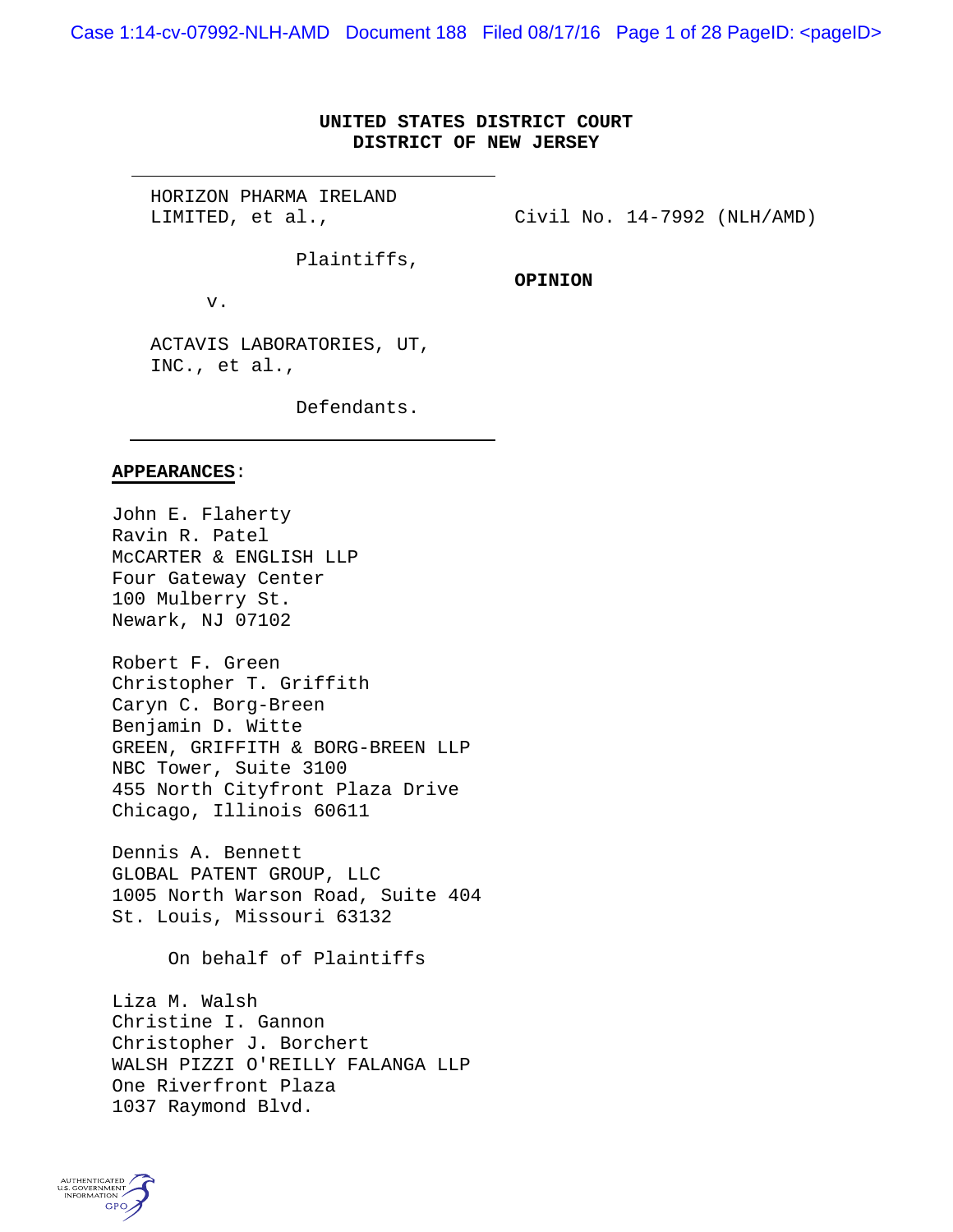6th Floor Newark, NJ 07102 Ralph J. Gabric Laura A. Lydigsen Joshua E. Ney, Ph.D. Joshua H. James BRINKS GILSON & LIONE 455 North Cityfront Plaza Drive, Suite 3600 Chicago, Illinois 60611

On behalf of Defendants

#### **HILLMAN, District Judge**

 $\overline{a}$ 

Presently before the Court in this Hatch-Waxman  $Act<sup>1</sup>$  $Act<sup>1</sup>$  $Act<sup>1</sup>$  action is the dispute over the construction of claims in nine patents relating to PENNSAID® 2%, which is the first FDA-approved twicedaily topical diclofenac sodium formulation for the treatment of the pain of osteoarthritis ("OA") of the knees. Plaintiff Horizon (Horizon Pharma Ireland Limited, HZNP Limited and

With the Drug Price Competition and Patent Term Restoration Act of 1984, Pub. L. No. 98–417, 98 Stat. 1585, commonly known as the Hatch–Waxman Act, Congress attempted to balance the goal of "mak[ing] available more low cost generic drugs," H.R. Rep. No. 98–857, pt. 1, at 14–15 (1984), reprinted in 1984 U.S.C.C.A.N. 2647, 2647–48, with the value of patent monopolies in incentivizing beneficial pharmaceutical advancement, see H.R.Rep. No. 98–857, pt. 2, at 30 (1984), reprinted in 1984 U.S.C.C.A.N. 2686, 2714. The Act seeks to accomplish this purpose, in part, by encouraging "manufacturers of generic drugs . . . to challenge weak or invalid patents on brand name drugs so consumers can enjoy lower drug prices." S. Rep. No. 107– 167, at 4 (2002).

King Drug Co. of Florence, Inc. v. Smithkline Beecham Corp., 791 F.3d 388, 394 (3d Cir. 2015).

<span id="page-1-0"></span><sup>&</sup>lt;sup>1</sup> The Third Circuit Court of Appeals recently explained,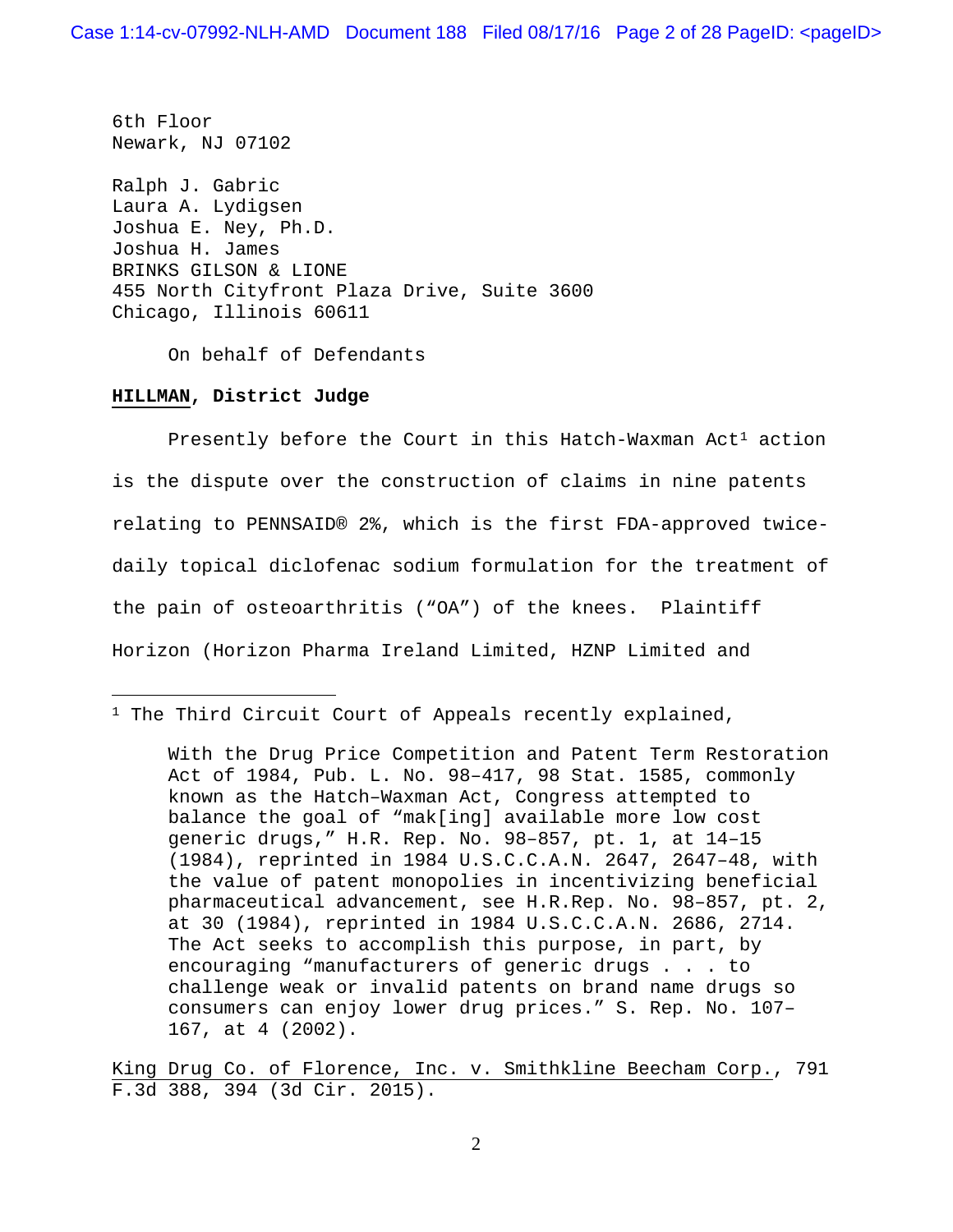Horizon Pharma USA, Inc.) is the current owner and assignee of the patents-in-issue, and of the PENNSAID® 2% New Drug Application ("NDA"); all rights therein were acquired from third parties. These patents are: U.S. Patent Nos. 8,252,838 ("the '838 patent"), 8,563,613 ("the '613 patent"), 8,871,809 ("the '809 patent"), 9,066,913 ("the '913 patent"), 9,101,591 ("the '591 patent"), 8,546,450 ("the '450 patent"), 8,217,078 ("the '078 patent"), 8,618,164 ("the '164 patent") and 9,132,110 ("the '110 patent").

The patents may be segregated into groups in accordance with their related specifications. The first group of Horizon patents - the '838, '613, '809, '913 and '591 patents - share substantially identical specifications and claim priority to the same provisional application filed on October 17, 2006. According to Horizon, the inventors recognized a significant unmet need for, *inter alia*, topical OA pain treatments suitable for chronic use that will deliver the active agent to the underlying tissue in sufficient concentration. The second group of Horizon patents - the '450, '078, '164 and '110 patents also share substantially identical specifications, and claim priority to the same provisional application filed on October 31, 2012. Horizon states that the inventors recognized a need for, *inter alia*, improved methods of dosing topical diclofenac formulations.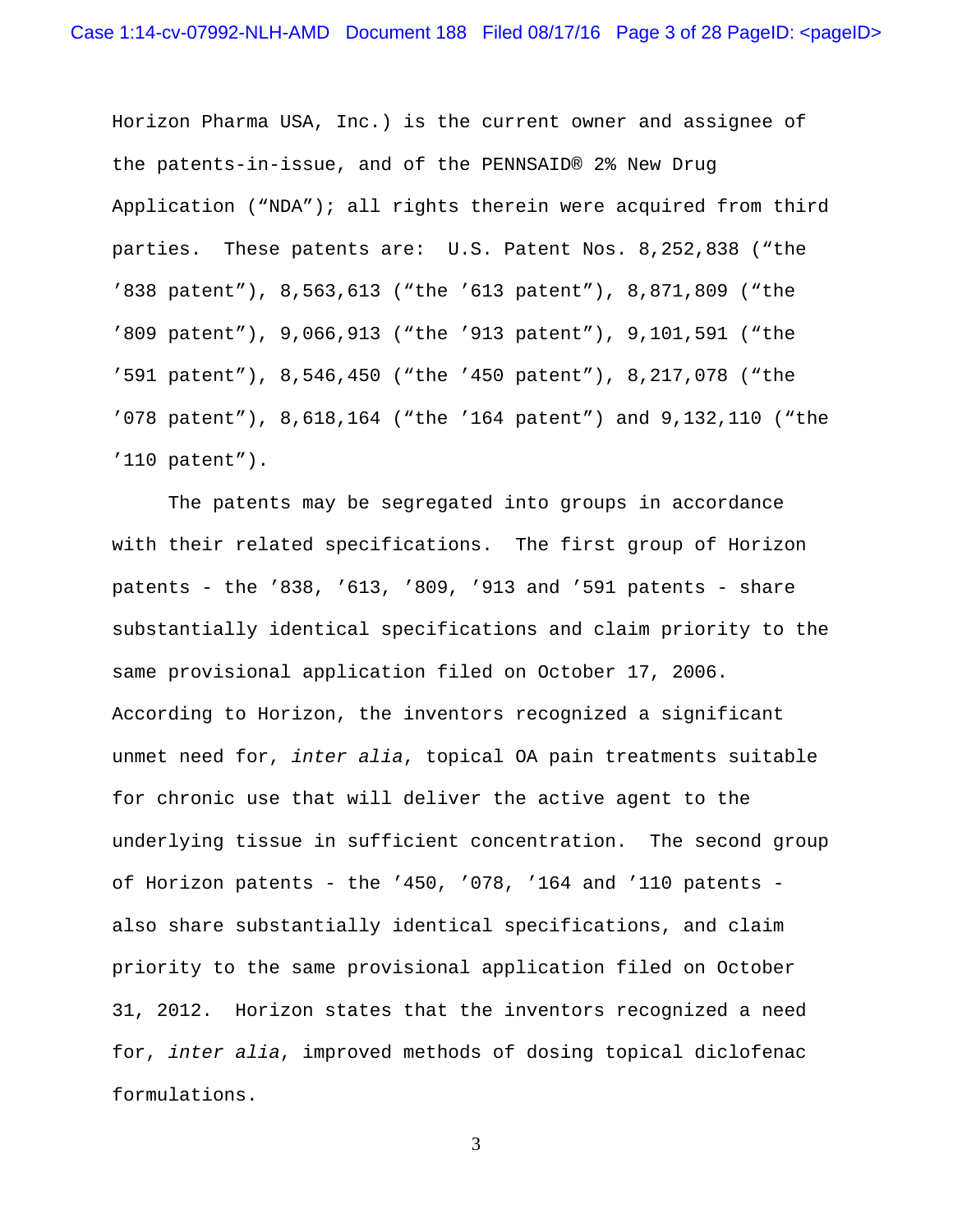Horizon has filed several Hatch-Waxman actions alleging patent infringement against generic companies seeking to market copies of Horizon's PENNSAID® 2% formulation prior to the expiration of Horizon's patents. This particular action concerns claim construction issues relevant to Actavis Laboratories UT, Inc. ("Actavis"). Horizon brought this action in response to Actavis' assertion that the generic copy of PENNSAID® 2% described in Actavis' Abbreviated New Drug Application No. 207238 ("ANDA"), if approved by the FDA, would not infringe any valid and enforceable patent owned by Horizon.<sup>2</sup>

A claim construction hearing was held on March 3, 2016. Following the conclusion of the parties' arguments, the Court directed the parties to submit supplemental briefing, and on June 7, 2016, the Court, having considered the entire record and additional briefing and argument by counsel, issued an oral Opinion on the Court's final construction of the patent claims. This Opinion formally memorializes the Court's findings as to its construction of the patent claims at issue pursuant to Markman v. Westview Instruments, Inc., 517 U.S. 370 (1996).

<span id="page-3-0"></span> $2$  This Court has jurisdiction over the subject matter of this action pursuant to 28 U.S.C. §§ 1331, 1338(a), 2201, 2202 and 35 U.S.C. § 271.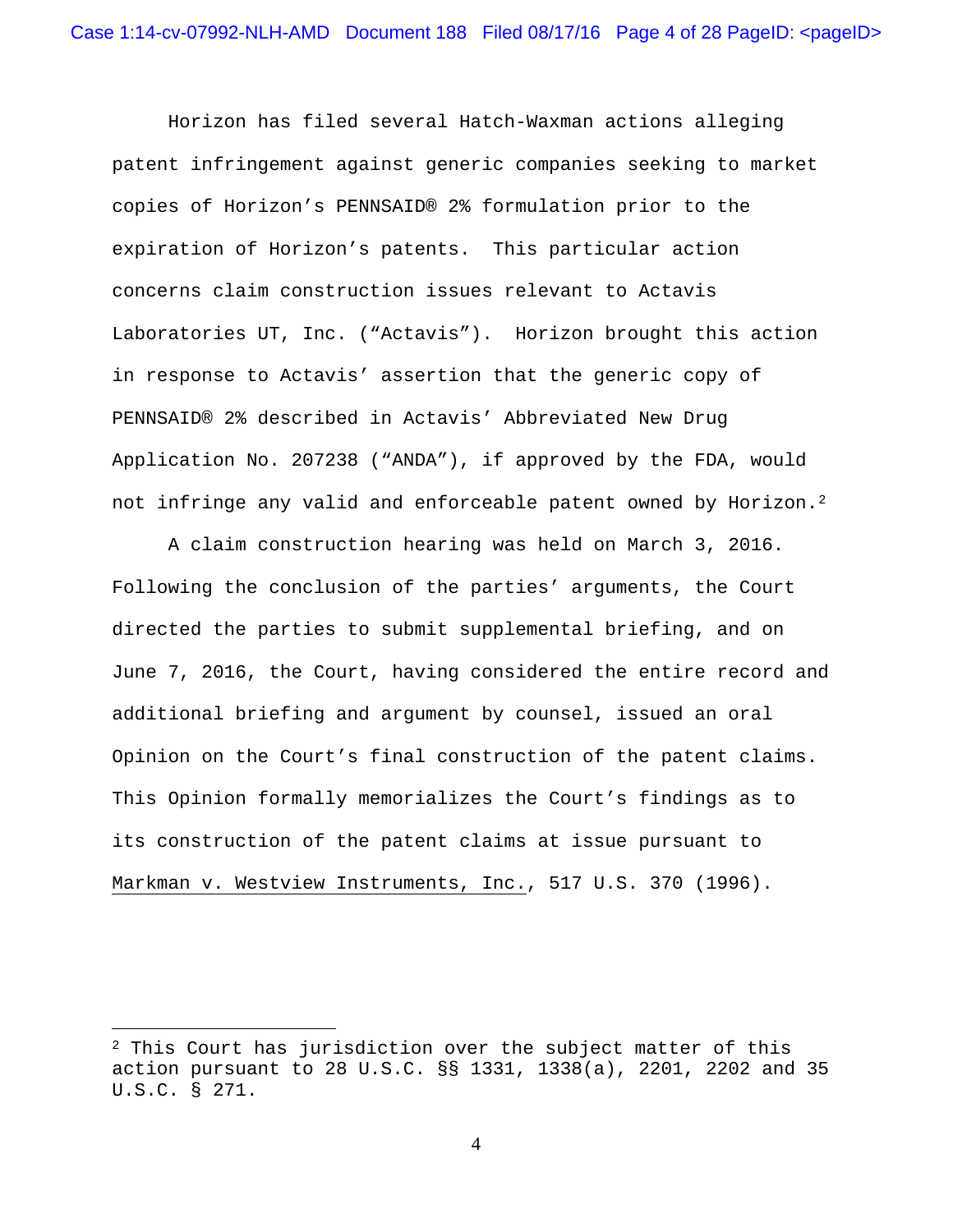#### **I. LAW OF CLAIM CONSTRUCTION**

Claim construction is "an issue for the judge, not the jury." Markman v. Westview Instruments, Inc., 517 U.S. 370, 391 (1996); see also Teva Pharms. USA, Inc. v. Sandoz, Inc., 135 S. Ct. 831, 841 (2015) ("This ultimate interpretation is a legal conclusion."). "[T]he words of a claim 'are generally given their ordinary and customary meaning.'" Phillips v. AWH Corp., 415 F.3d 1303, 1312 (Fed. Cir. 2005) (en banc) (quoting Vitronics Corp. v. Conceptronic, Inc., 90 F.3d 1576, 1582 (Fed. Cir. 1996)). "[T]he ordinary and customary meaning of a claim term is the meaning that the term would have to a person of ordinary skill in the art [the "POSA"] in question at the time of the invention." Id. at 1313. Claim construction begins with the intrinsic evidence of the patent -- the claims, the specification, and the prosecution history -- and may require consultation of extrinsic evidence to understand the state of the art during the relevant time period. Teva Pharms., 135 S. Ct. at 841.

As part of construing claims, the Court can assess whether a claim term is indefinite, and reach "'a legal conclusion that is drawn from the court's performance of its duty as the construer of patent claims.'" In re Aoyama, 656 F.3d 1293, 1299 (Fed. Cir. 2011) (quoting Personalized Media Commc'ns, L.L.C. v. Int'l Trade Comm'n, 161 F.3d 696, 705 (Fed. Cir. 1998)). For a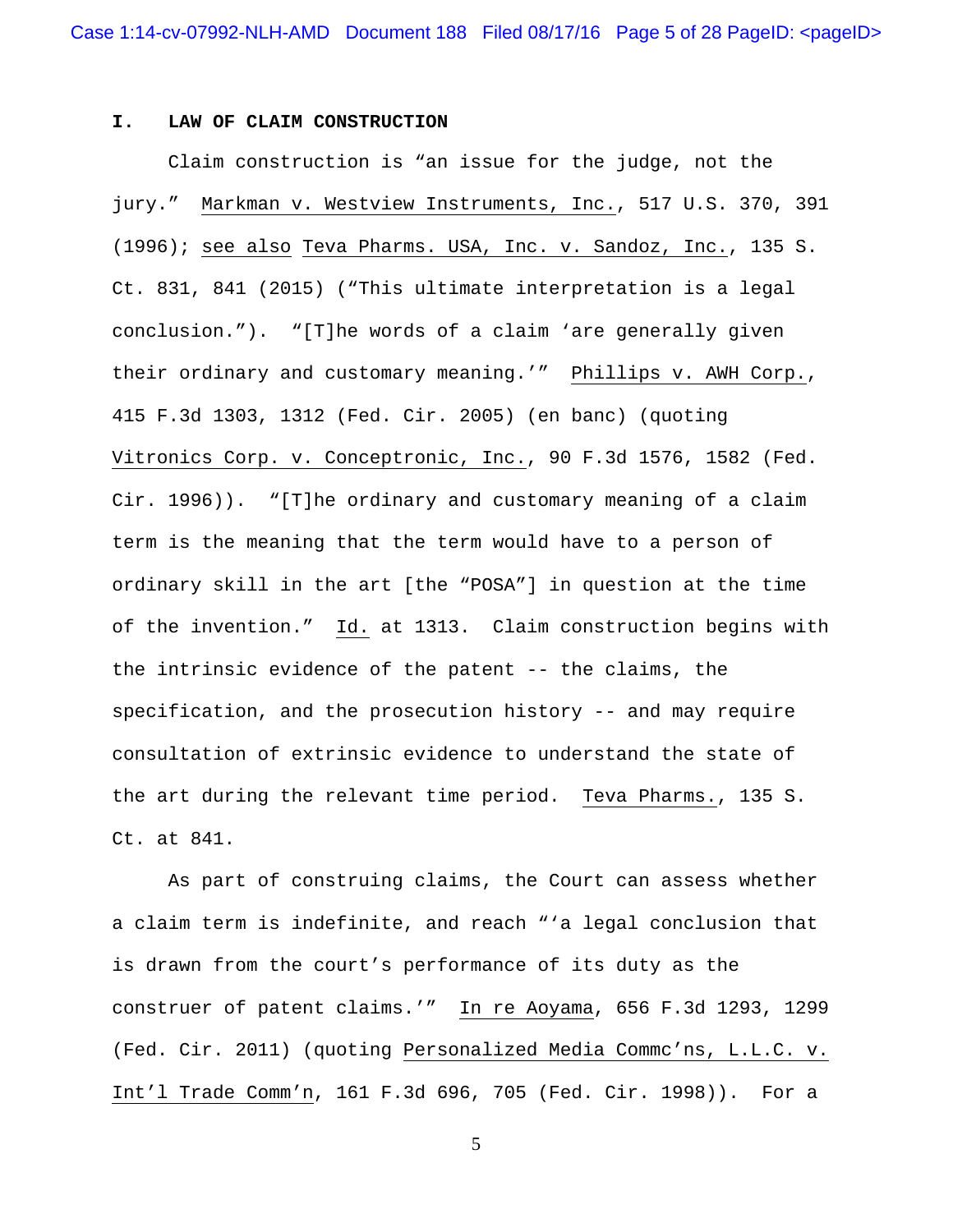claim term to be definite under 35 U.S.C. § 112,  $\P$  2 (2012),<sup>3</sup> "a patent's claims, viewed in the light of the specification and prosecution history, [must] inform those skilled in the art about the scope of the invention with reasonable certainty." Nautilus, Inc. v. Biosig Instruments, Inc., 134 S. Ct. 2120, 2129 (2014).

It is permissible to read in testing conditions from the specification without violating the basic canon of construction not to import limitations from the specification into the claims, but only where this will "reconcile[ ] the ambiguous claim language with the inventor's disclosure." Chimie v. PPG Indus., Inc., 402 F.3d 1371, 1378–79 (Fed. Cir. 2005). Where, however, the specification discloses multiple methods for evaluating a claim limitation without guidance to a person of ordinary skill in the art about which method to use, the claim limitation is indefinite. Dow Chem. Co. v. Nova Chems. Corp. (Can.), 803 F.3d 620, 634–35 (Fed. Cir. 2015); Teva Pharms. USA, Inc. v. Sandoz, Inc., 789 F.3d 1335, 1344–45 (Fed. Cir. 2015), on remand from 135 S. Ct. 831 (2015).

 $\overline{a}$ 

<span id="page-5-0"></span><sup>&</sup>lt;sup>3</sup> The statute has been subsequently amended under the Leahy-Smith America Invents Act ("AIA"), Pub. L. No. 112-29, 125 Stat. 284 (2011), such that this provision has been replaced by 35 U.S.C. § 112(b). Because the applications predate the AIA, the pre-AIA version of § 112 applies. Biosig Instruments, Inc. v. Nautilus, Inc., 783 F.3d 1374, 1377 n.1 (Fed. Cir. 2015), on remand from 134 S. Ct. 2120 (2014).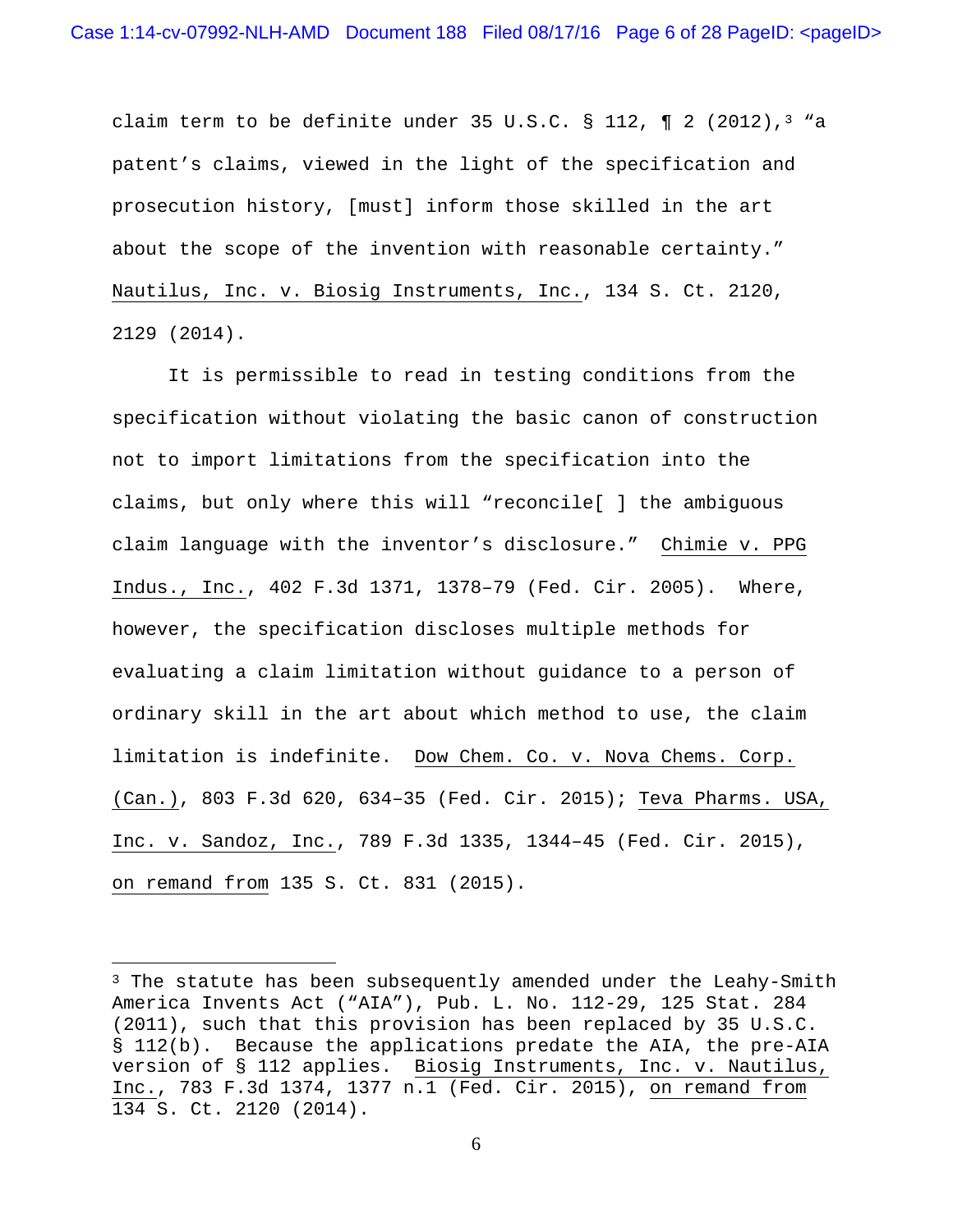#### **II. DISPUTED TERMS**

As set forth above, there are nine patents asserted in this matter. Of these, five patents - U.S. Patent Nos. 8,252,838; 8,563,613; 8,871,809; 9,066,913; and 9,101,591 - are part of the "'838 Patent Family" and all agreed to have the same specification. The other four patents - U.S. Patent Nos. 8,546,450; 8,217,078; 8,618,164; and 9,132,110 - are part of the "'450 Patent Family" and similarly agreed to have the same specification.

All of the disputed terms for the Court to construe are contained within the '838 Patent Family, thus all references to the specification will be to the specification of the '838 Patent.

# **A. "the topical formulation produces less than 0.1% impurity A after 6 months at 25°C and 60% humidity"**

| Horizon's Proposed            | Defendants' Proposed           |
|-------------------------------|--------------------------------|
| Construction                  | Construction                   |
| Less than 0.1% of Impurity A  | This term is indefinite        |
| (USP Diclofenac Related       | because it does not inform a   |
| Compound A RS) present in a   | person of ordinary skill with  |
| formulation sample after the  | reasonable certainty of what   |
| sample was maintained at 25°C | is claimed. If impurity A is   |
| and 60% humidity for 6 months | construed to mean USP          |
|                               | Diclofenac Related Compound A  |
|                               | RS, then the remainder of the  |
|                               | term should be given its plain |
|                               | and ordinary meaning.          |

**Court's construction:** indefinite as to the identity of "impurity A"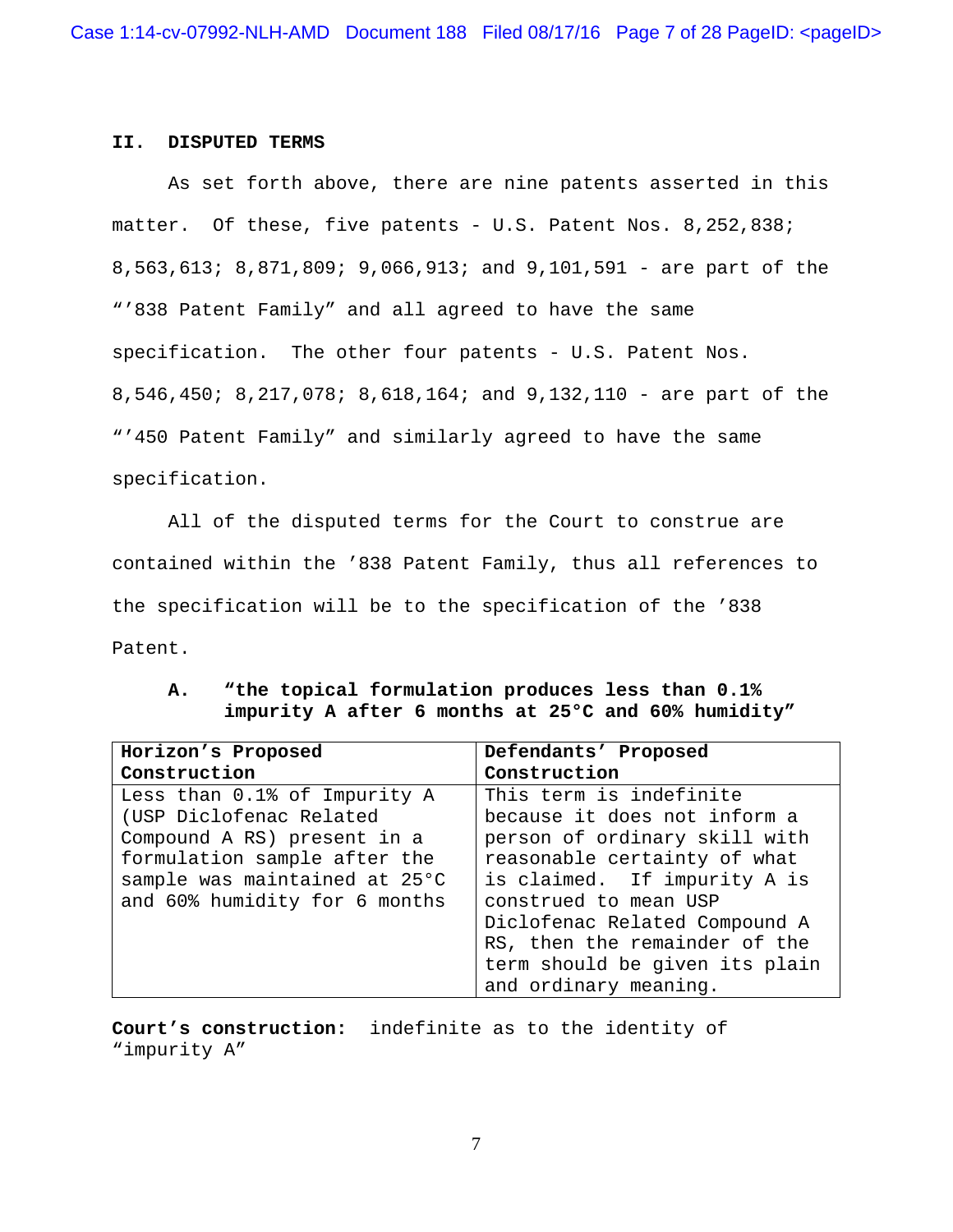Horizon's construction seeks to equate the claim term "impurity A" with USP Diclofenac Related Compound A RS ("USP Compound A").[4](#page-7-0) Horizon acknowledges that no reference to USP Compound A exists in the intrinsic evidence, but relies on the fact that a POSA would know that "impurity A" would refer to USP Compound A. Actavis submits that the language of the specification and absence of testing information within the specification make the identity of "impurity A" impossible to know. Actavis also argues that even if "impurity A" is knowable, the verb "produces" mandates an assessment of the amount of "impurity A" before storage to determine a baseline amount to compare against the amount of "impurity A" after the six month storage period to calculate what was "produced" during the storage period, as opposed to what was present as a result of the synthesis of diclofenac sodium.

Looking to the specification, as mentioned, USP Compound A is never mentioned. Horizon's position is that because the relevant pharmacopoeias at the time -- the U.S. Pharmacopoeia ("USP"), the European Pharmacopoeia ("Ph. Eur."), and the

<span id="page-7-0"></span><sup>4</sup> The chemical name for this compound is either *N*-(2,6 dichlorophenyl)indolin-2-one (see USP (26th ed. 2003) at 1975 (Pl.'s Ex. 16); USP (24th ed. 2000) at 1786 (Pl.'s Ex. 17)) or 1-(2,6-dichlorophenyl)-1,3-dihydro-2*H*-indol-2-one (see Ph. Eur. (5th ed. 2004) at 1420 (Pl.'s Ex. 18); Ph. Eur. (6th ed. 2005) at 1687 (Pl.'s Ex. 19)). The literature references referred to by both experts refer to USP Compound A by both names.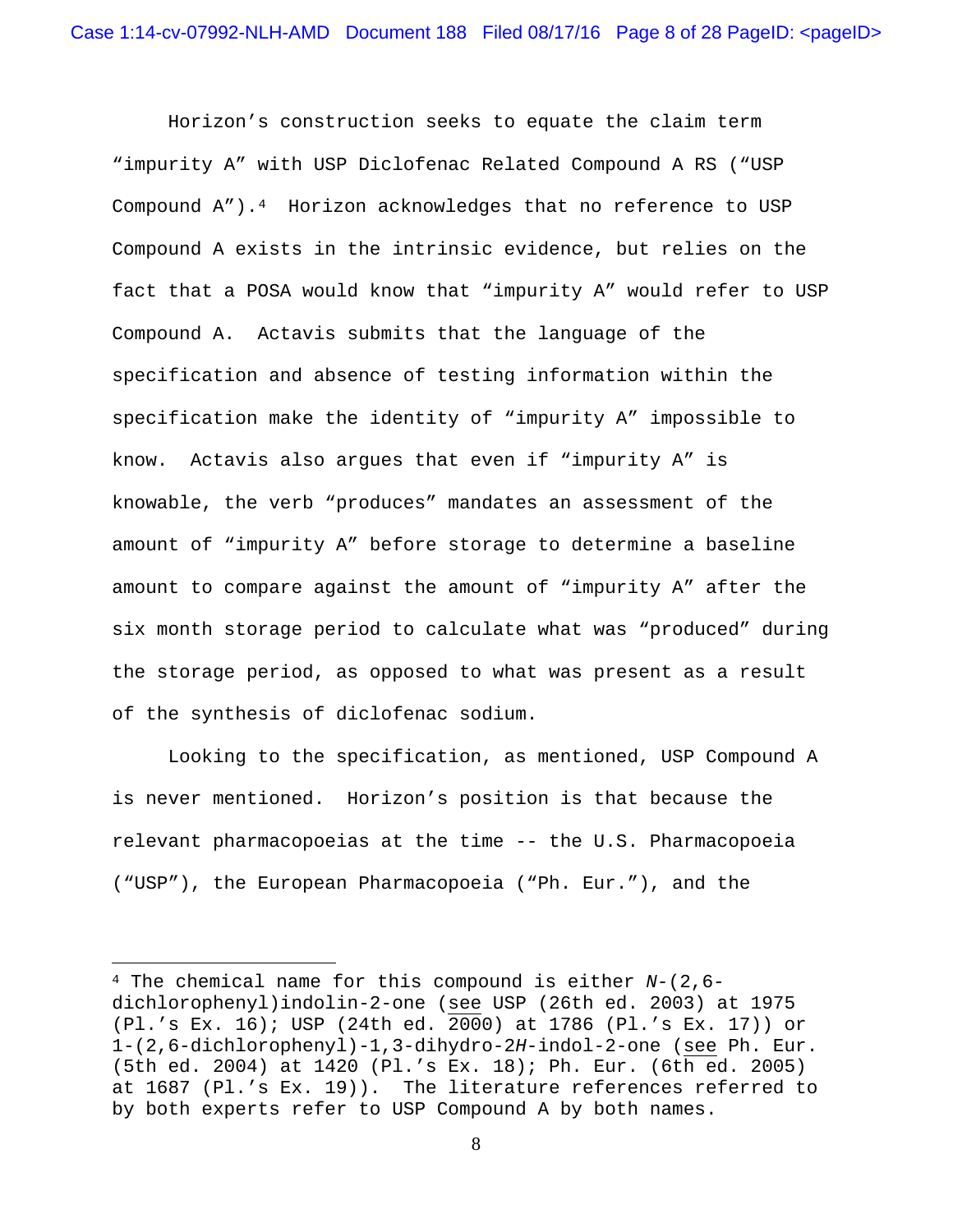British Pharmacopoeia ("BP") -- identify five degradants for sodium diclofenac by letters (e.g., A, B, C), a POSA would know that "impurity A" meant the first impurity for sodium diclofenac, which is disclosed in the USP as USP Compound A. Actavis does not appear to disagree that this is a possibility, but it argues that without any further identifying information given about "impurity A," it would be impossible for a POSA to know what "impurity A" is.

The only identity information provided for "impurity A" in the specification are retention times derived from a high performance liquid chromatography ("HPLC") characterization. However, the specification merely says "the samples were tested for impurities by high performance liquid chromatography (HPLC)." '838 Patent at 23:50–52. The specification provides no additional information about the conditions under which the HPLC experiment were undertaken -- most notably, details regarding the column, the mobile phase, and the flow rate are not given. (See Marvin C. McMaster, HPLC: A Practical User's Guide 53–56 (2d ed. 2007).)

Actavis' expert explains that the disclosure is insufficient for a POSA to replicate and understand the HPLC results to identify "impurity A." (Michniak-Kohn Decl. ¶¶ 52– 54.) Dr. Kohn also explains that the specification fails to inform a POSA whether "impurity A" is produced as a result of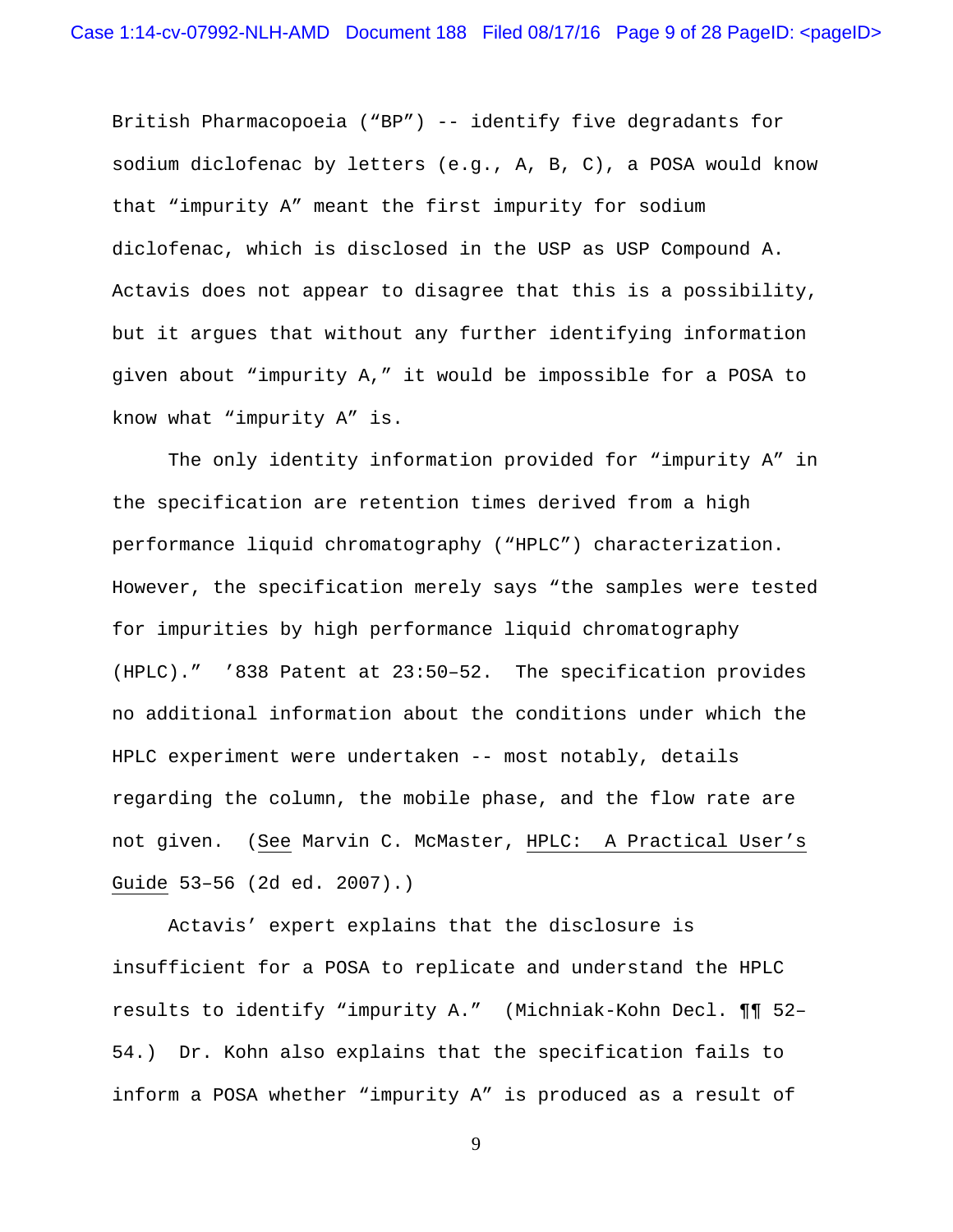#### Case 1:14-cv-07992-NLH-AMD Document 188 Filed 08/17/16 Page 10 of 28 PageID: <pageID>

the diclofenac, or as a result of any of the other excipients in the formulation. (Id. ¶ 51.) Horizon's expert responds that the literature available at the time would demonstrate that "impurity A" was USP Compound A. (Walters Resp. Decl. ¶ 16–20.)

Dr. Walters assumes that the HPLC experiment was carried out using a pharmacopoeia chromatographic system (see Walters Resp. Decl. ¶ 16), but the specification does not support this position. The word "pharmacopoeia" appears nowhere in the '838 Patent, and Dr. Walters has not explained why a POSA would know that the HPLC tests described in the '838 Patent were undertaken using a pharmacopoeia chromatographic system. Looking to the pharmacopoeia excerpts submitting by Horizon, they do not comport with the HPLC characterization data disclosed in the specification. Both editions of the Ph. Eur. and the USP provide detailed descriptions of a reference solution, the mobile phase, the flow rate, and details about the column. (See Ph. Eur. (6th ed. 2005) at 1686–87; Ph. Eur. (5th ed. 2004) at 1421; USP (26th ed. 2003) at 595–96; USP (24th ed. 2000) at 546.) Further, even assuming that the HPLC experiment in the '838 Patent was undertaken using pharmacopoeia chromatographic systems, the relative retention times disclosed in the specification only comport with the characterization of diclofenac given in the USP (0.6 for USP Compound A and 1.0 for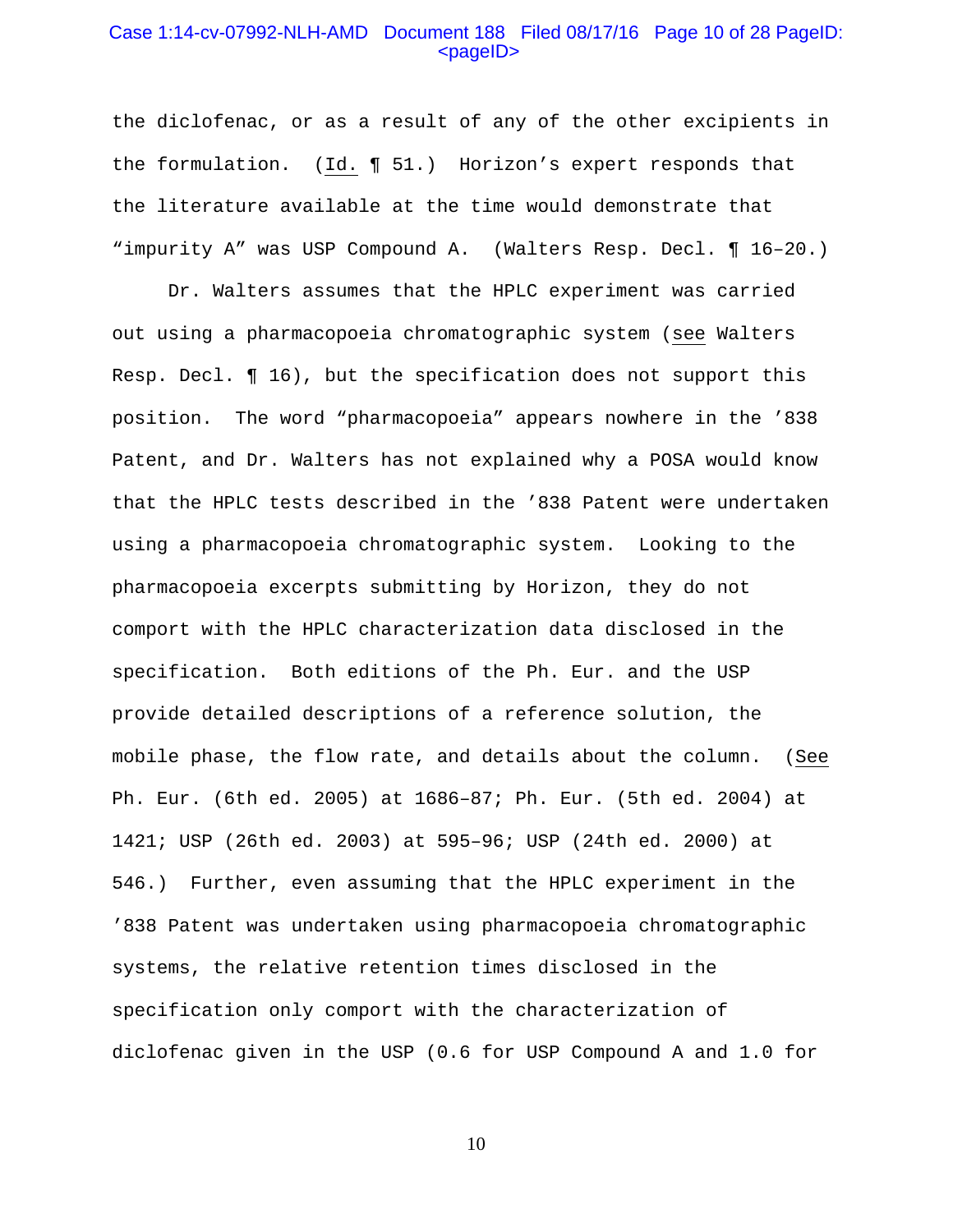### Case 1:14-cv-07992-NLH-AMD Document 188 Filed 08/17/16 Page 11 of 28 PageID: <pageID>

diclofenac),[5](#page-10-0) and do not comport with the information given in the Ph. Eur. (0.48 for USP Compound A and 1.0 for diclofenac).<sup>6</sup> The specification provides no guidance as to which of the proposed pharmacopoeia chromatographic systems a POSA could use to evaluate the identity of "impurity A."

Further, in neither of the literature references relied upon by Dr. Walters that he asserts use pharmacopoeia chromatographic systems does the reference omit the details of the HPLC experiment (see Roy (2001) at ACT-PENN0014822 (explicitly relying on the BP for the HPLC conditions while still explaining in detail the conditions used); Hajkova (2002) at HZNPENN\_00071424 (explicitly relying on the USP for baseline HPLC conditions while also disclosing conditions for a newly described HPLC experimental setup)) or identify USP Compound A by anything other than its actual chemical formula and/or structure (see Roy (2001) at ACT-PENN0014821 ("a stable intermediate, 1-(2,6-dichlorophenyl)indolin-2-one, which is commonly known as the indolinone derivative"); Hajkova (2002) at

<span id="page-10-0"></span><sup>5</sup> This corresponds to 6.6 minutes for "impurity A" and 11 minutes for diclofenac as disclosed in the specification.

<span id="page-10-1"></span><sup>6</sup> This would correspond to either an elution of "impurity A" at 5.28 minutes if diclofenac eluted at 11 minutes as disclosed, or an elution of diclofenac at 13.75 minutes if "impurity A" eluted at 6.6 minutes as disclosed.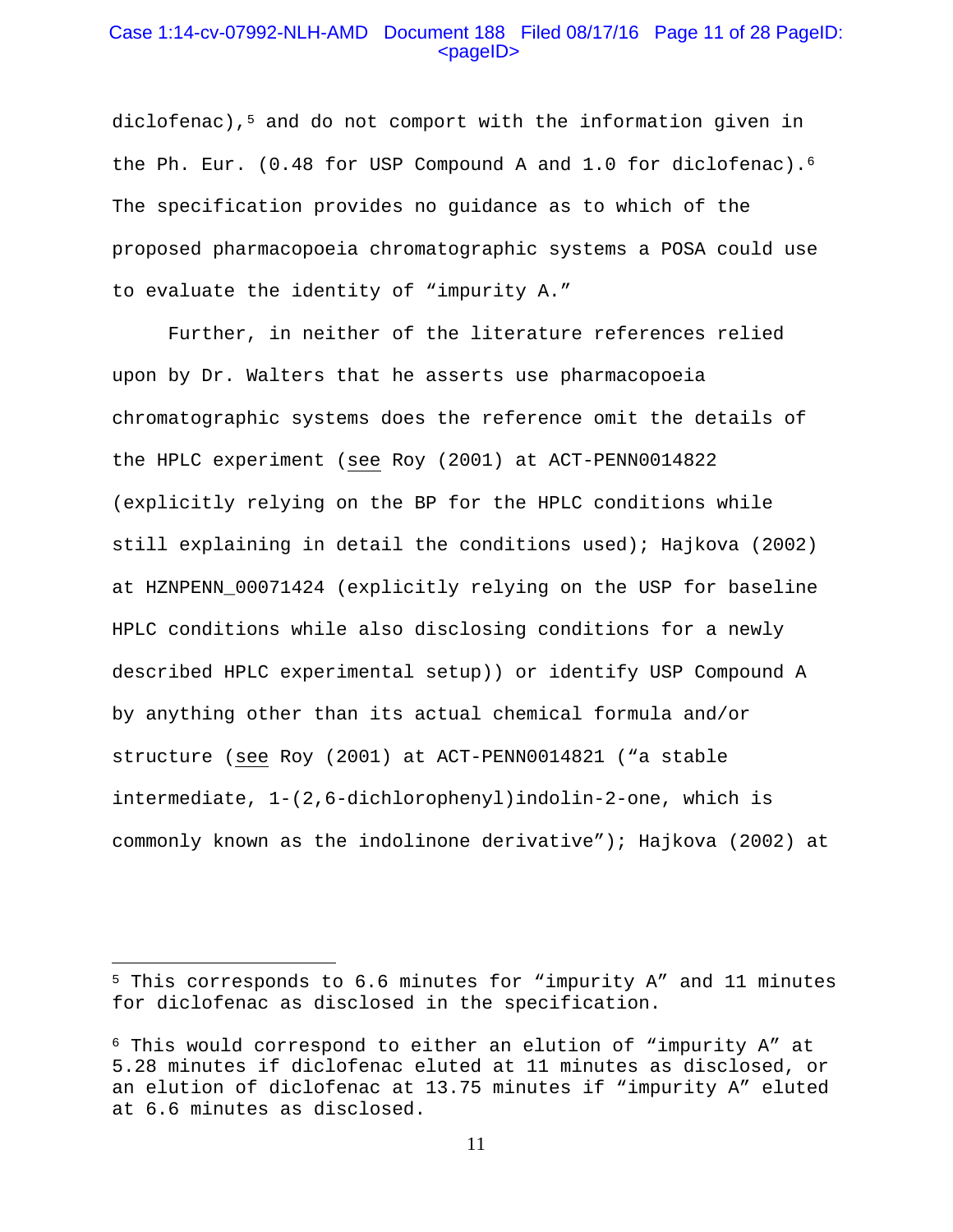## Case 1:14-cv-07992-NLH-AMD Document 188 Filed 08/17/16 Page 12 of 28 PageID: <pageID>

HZNPENN  $00071423$  ("The main impurity,  $1-(2,6-$ 

dichorophenyl)indolin-2-one (DPI, Fig. 1) . . . . ")).

The identity of "impurity A" as claimed in claim 4 of the '913 Patent is unknowable to a reasonable certainty to a POSA. Accordingly, "impurity A" is indefinite. The Court need not reach the issue of whether "produces" requires an assessment of the amount if "impurity A" before storage to provide a baseline to compare against the amount of "impurity A" after the six month storage period.

## **B. "the formulation degrades by less than 1% over 6 months"**

| Horizon's Proposed            | Defendants' Proposed           |
|-------------------------------|--------------------------------|
| Construction                  | Construction                   |
| Less than 1% of Impurity A    | This term is indefinite        |
| (USP Diclofenac Related       | because it does not inform a   |
| Compound A RS) present in a   | person of ordinary skill with  |
| formulation sample after the  | reasonable certainty of what   |
| sample was maintained at 25°C | is claimed. If construed, the  |
| and 60% humidity for 6 months | term should be given its plain |
|                               | and ordinary meaning.          |

#### **Court's construction:** indefinite

Horizon seeks to do two things in their construction: (1) explain storage conditions by relying on Example 6 of the specification; and (2) explain what it means if something "degrades" by using "impurity A" from Example 6. Actavis responds that this is improper importation of limitations from the specification into the claims, and that even if this were permissible, the specification provides multiple methods of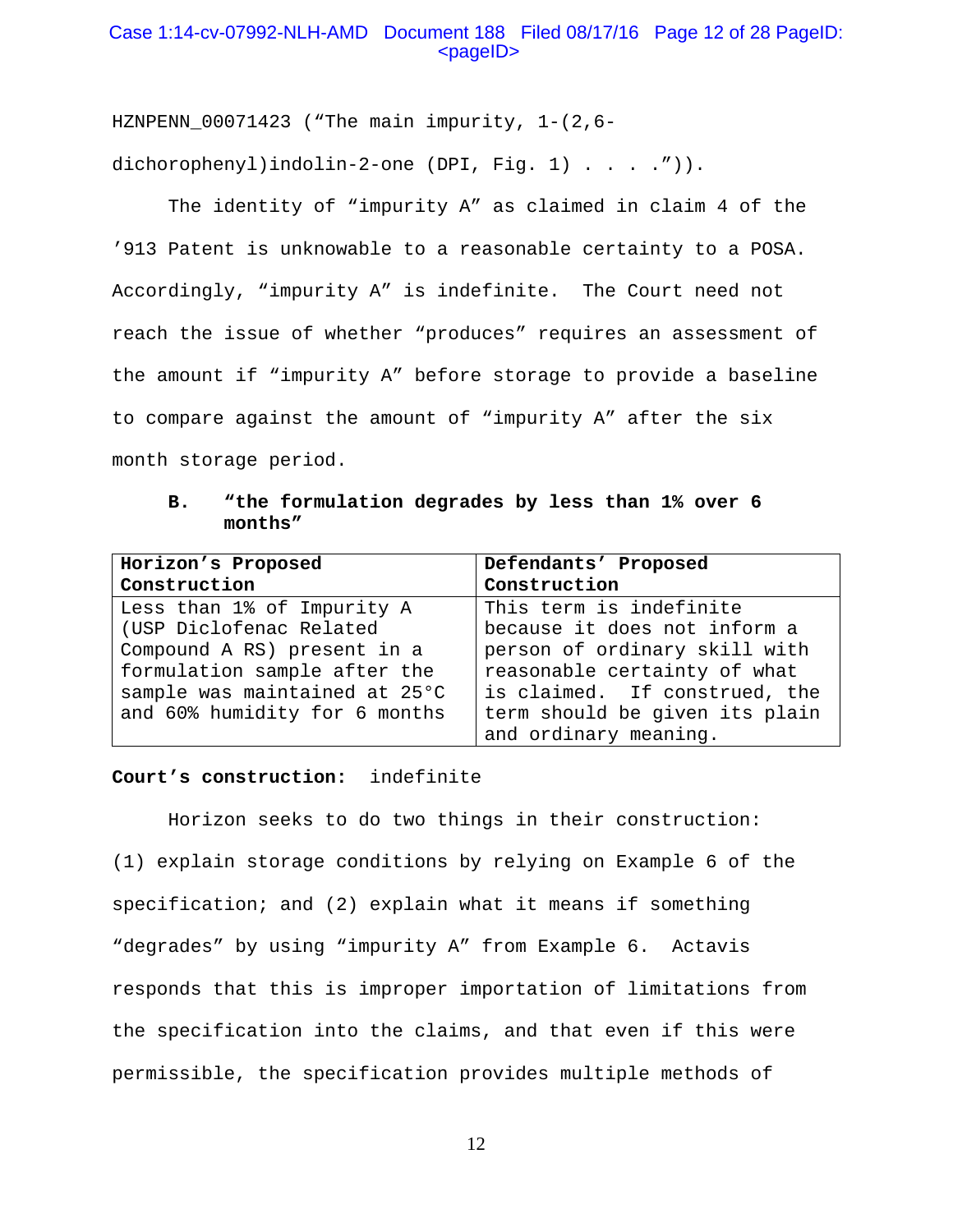## Case 1:14-cv-07992-NLH-AMD Document 188 Filed 08/17/16 Page 13 of 28 PageID: <pageID>

storage without specifying when one is proper, making the terms indefinite.

Having already concluded that the identity of "impurity A" is indefinite, this term must also be indefinite. No other explanation for how to identify the means of degradation is provided. Even if the Court were to try to identify another way to evaluate degradation, the specification does not provide guidance. The specification refers to stability and degradation as two sides of the same coin, a point which Horizon also made during the hearing. (See Hr'g Tr. at 45:22–46:1.) However, stability is referred to as a catch all for a number of things, especially in Example 3 when the gels "remain stable for at least six months demonstrating: no phase separation, negligible shift in pH, and low amounts of degradation products (<0.04%)." '838 Patent at 16:39–41; see also id. at 12:56–58 (referring to discoloration and phase separation in the context of stability), 20:37–64 (referring to appearance for stability), 23:30–24:32 (referring to production of "impurity A" for stability). For purposes of claim construction, it is presumed that claim terms are used consistently throughout a patent. Phillips, 415 F.3d at 1314. Thus, it is unclear when "stability" and therefore "degradation" is referring to production of "impurity A," or something else, such as appearance, phase separation, and/or pH shift.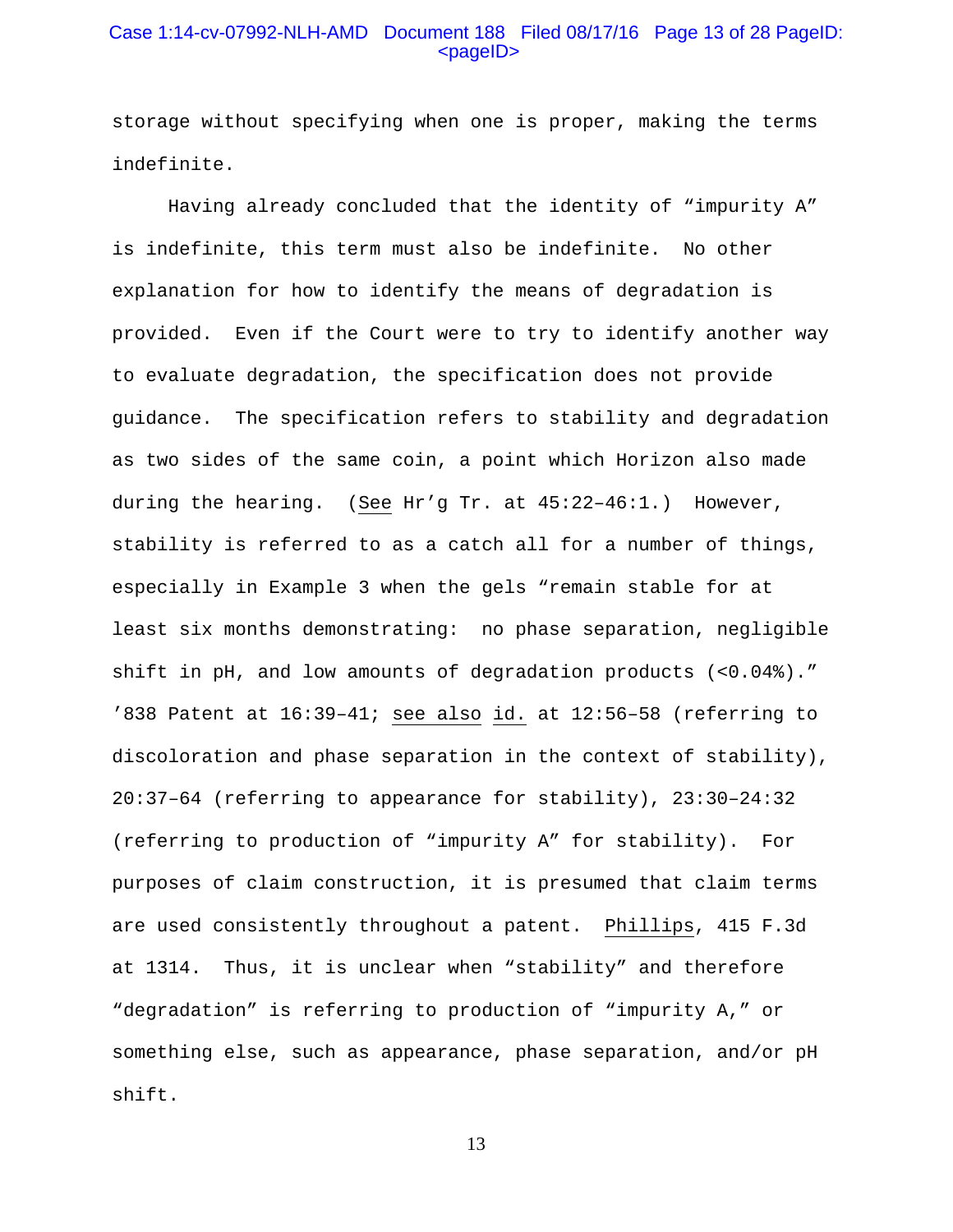## Case 1:14-cv-07992-NLH-AMD Document 188 Filed 08/17/16 Page 14 of 28 PageID: <pageID>

Thus, no matter how the Court tries to interpret the term, the result is indefiniteness. Either degradation is equated with "impurity A", which has already been deemed indefinite, or the Court is presented with multiple methods for how to evaluate stability -- and accordingly how to evaluate degradation - without further guidance, rendering the term indefinite.

The Court need not reach the issue of whether Horizon's proposed construction would impermissibly import limitations from the specification with respect to storage conditions.

#### **C. "consisting essentially of"**

| Horizon's Proposed             | Defendants' Proposed         |
|--------------------------------|------------------------------|
| Construction                   | Construction                 |
| Legal issue - no construction  | Comprising; if interpreted   |
| needed in Markman phase; also, | otherwise, the claims are    |
| meaning cannot be ascertained  | invalid as indefinite and/or |
| in the absence of proper       | lacking adequate written     |
| context                        | description under 35 U.S.C.  |
|                                | S 112                        |

**Court's construction:** indefinite due to indefiniteness of the basic and novel properties of the invention

## **1. "Consisting Essentially Of" and the "Basic and Novel Properties" Require Construction**

"Consisting essentially of" is a transitional phrase that has a well-established legal meaning in Federal Circuit case law. "By using the term 'consisting essentially of,' the drafter signals that the invention necessarily includes the listed ingredients and is open to unlisted ingredients that do not materially affect the basic and novel properties of the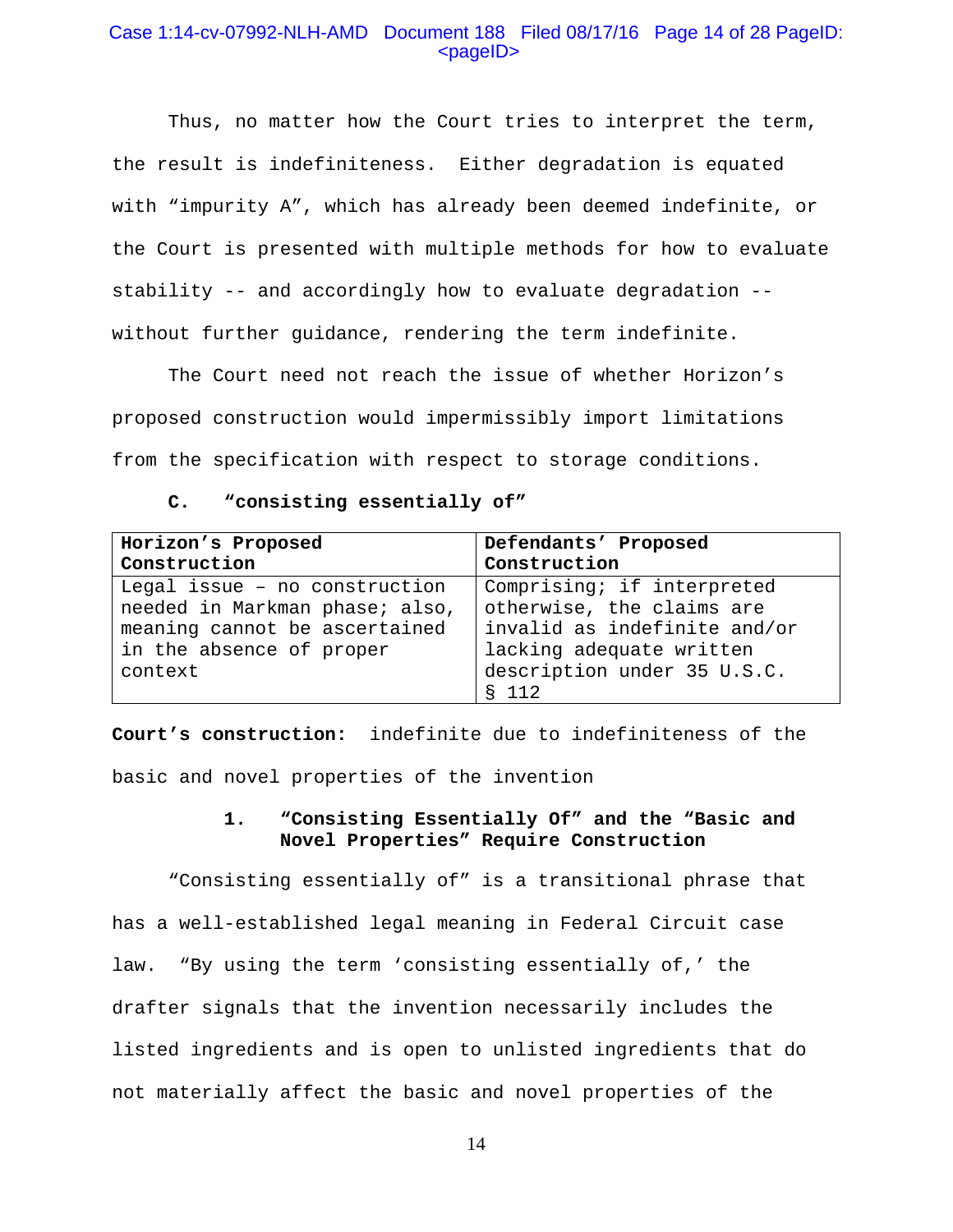### Case 1:14-cv-07992-NLH-AMD Document 188 Filed 08/17/16 Page 15 of 28 PageID: <pageID>

invention." PPG Indus. v. Guardian Indus. Corp., 156 F.3d 1351, 1354 (Fed. Cir. 1998). This presents a middle ground between the open-ended "comprising" that does not exclude any unrecited claim elements and the closed "consisting of" that excludes any elements not explicitly recited in the claim. AK Steel Corp. v. Sollac & Ugine, 344 F.3d 1234, 1239 (Fed. Cir. 2003).

When asked to construe this term, courts have generally declined to construe the term, or declined to provide any further construction beyond the well-established legal meaning of the term. See, e.g., Depomed, Inc. v. Sun Pharma Global FZE, Civ. No. 11-3553 (JAP), 2012 WL 3201692, at \*13 (D.N.J. Aug. 3, 2012); Biovail Labs. Int'l SRL v. Abrika, LLLP, No. 04-61704, 2006 WL 6111777, at \* 18 (S.D. Fla. Aug. 24, 2006); Classified Cosmetics, Inc. v. Del Labs., Inc., No. 03-4818, 2004 WL 5645578, at \*5 (C.D. Cal. June 14, 2004).

When, however, the "basic and novel properties" themselves are in dispute, courts have construed the term in order to define the "basic and novel properties" to delineate what must be shown for the purposes of infringement or invalidity. See, e.g., AK Steel, 344 F.3d at 1239–40 (determining the basic and novel property of the invention by referring to the specification); L'Oreal S.A. v. Johnson & Johnson Consumer Cos., Inc., No. 12-98-GMS, Docket Item 183, slip op. at 1 n.2 (D. Del. Nov. 5, 2014) ("As with claim construction, the court determines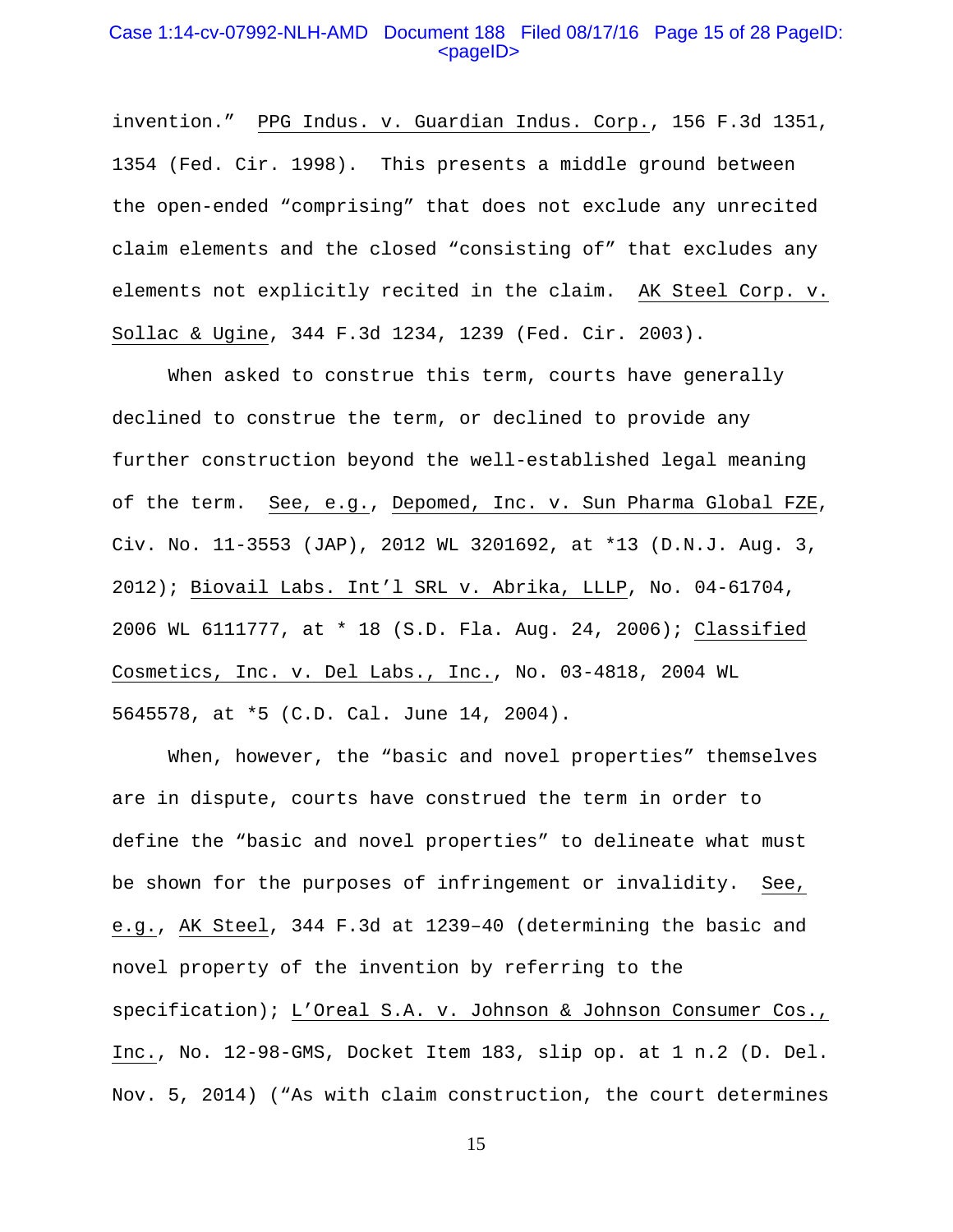### Case 1:14-cv-07992-NLH-AMD Document 188 Filed 08/17/16 Page 16 of 28 PageID: <pageID>

the basic and novel properties of an invention as a matter of law, while resorting to the same sources of evidence used for claim construction."); Trs. of Boston Univ. v. Everlight Elecs. Co., Ltd., 23 F. Supp. 3d 50, 63–65 (D. Mass. 2014) (noting that "[t]he caselaw is somewhat unclear as to how to determine the 'basic and novel properties' of an invention" and that "[t]his is a turgid, difficult nook of patent law"); Momentus Golf, Inc. v. Swingrite Golf Corp., 312 F. Supp. 2d 1134, 1144 (S.D. Iowa 2004) (identifying "[t]he novel property" of the claimed invention in construing "consisting essentially of"), rev'd, 187 F. App'x 981 (Fed. Cir. 2006) (reversing judgment of noninfringement for misconstruing what would materially alter the basic and novel property); Kim v. Conagra Foods, Inc., No. 01-2467, 2003 WL 2122266, at \*8 (N.D. Ill. May 23, 2003) (identifying "the novel property of the claimed invention" in discussing claim construction); General Elec. Co. v. Hoechst Celanese Corp., 698 F. Supp. 1181, 1187 (D. Del. 1988) (holding that "the determination of the basic and novel characteristic of [the asserted patent] is part of determining the scope of the claim" and then declining to do so due to a disputed issue of fact under pre-Markman case law). It further appears that where the parties can agree on the basic and novel properties, then the issue of what materially affects those properties is not raised until the infringement and invalidity analyses. See,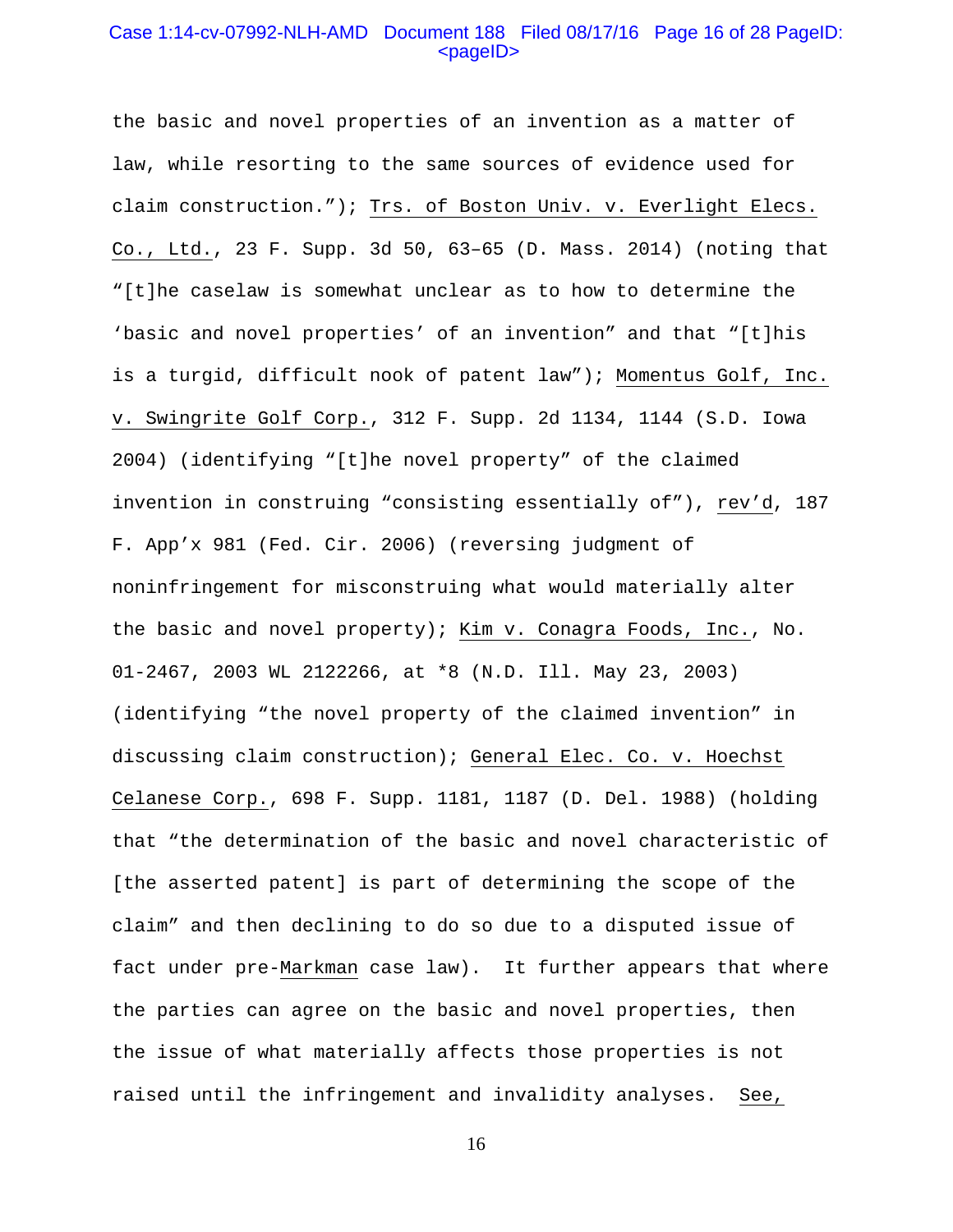### Case 1:14-cv-07992-NLH-AMD Document 188 Filed 08/17/16 Page 17 of 28 PageID: <pageID>

e.g., PPG Indus., 156 F.3d at 1354 ("[The parties] agreed that the basic and novel characteristics of the glass are color, composition, and light transmittance.").

Based on the weight of authority, the Court will construe "consisting essentially of" in accordance with the wellestablished legal meaning, "consisting of only the specified materials and those that do not materially affect the basic and novel properties of the claimed invention." Because the parties dispute what those basic and novel properties or characteristics are, the Court will go on to identify them.<sup>[7](#page-16-0)</sup>

## **2. Nautilus Applies to the "Basic and Novel Properties"**

A major dispute between the parties is whether the Nautilus standard applies to the determination of the "basic and novel properties." The parties agree that no court has yet to apply the Nautilus standard for indefiniteness to this issue, and the Court has been unable to identify any. Accordingly, this is an issue of first impression. Horizon submits that because Nautilus applies only to the bounds of claims that it should not be read so broadly as to apply to the basic and novel properties in construing "consisting essentially of." Actavis counters that because the basic and novel properties are part of defining

<span id="page-16-0"></span> $7$  The Court will not address the timing issues variously raised by the parties about the basic and novel properties.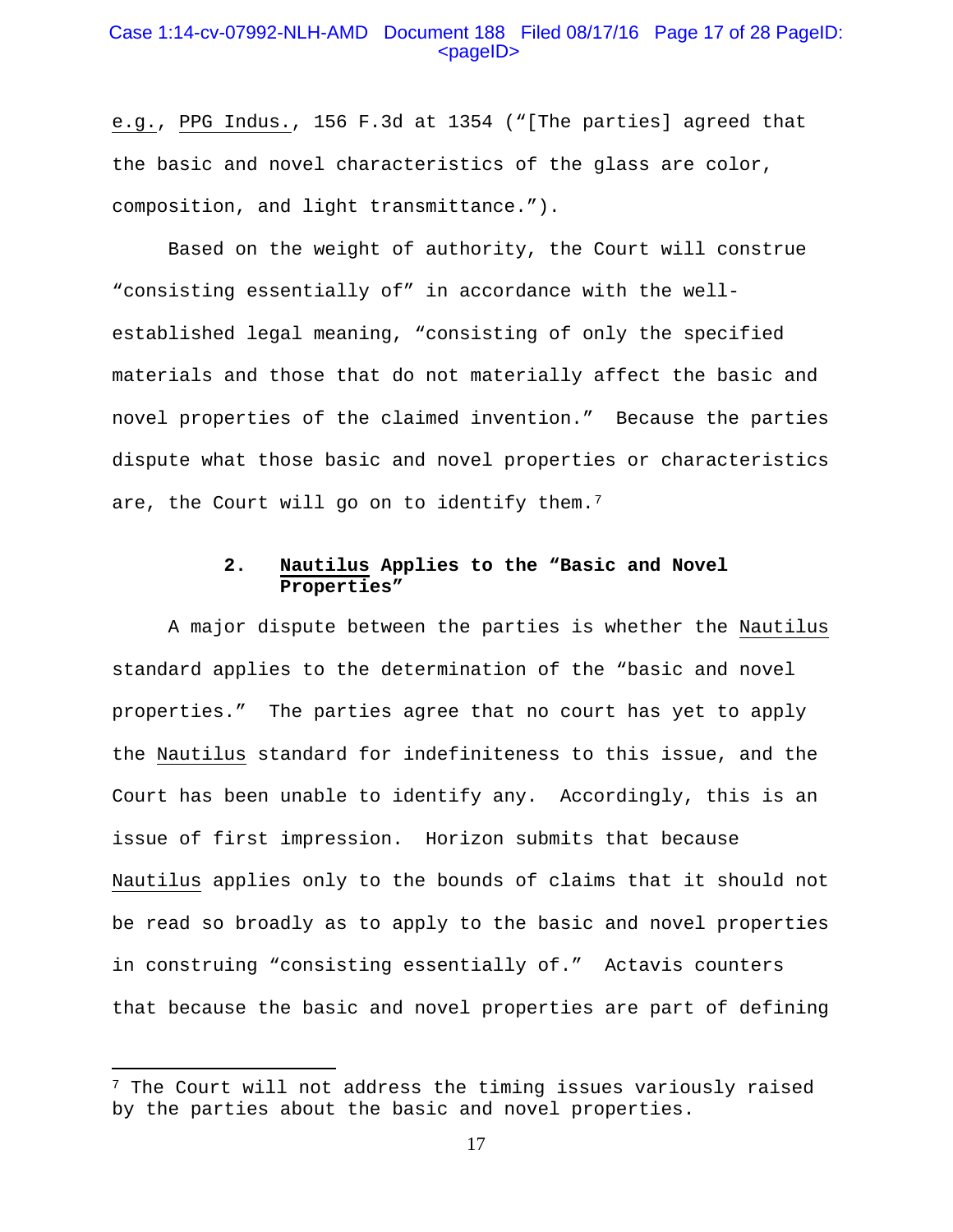### Case 1:14-cv-07992-NLH-AMD Document 188 Filed 08/17/16 Page 18 of 28 PageID: <pageID>

the scope of the claim, Nautilus should apply to them as well. The Court agrees with Actavis that the basic and novel properties are part of the scope of the claim, and as such are part and parcel of the claims.

As a primary matter, the Federal Circuit has found that the definiteness requirement of 35 U.S.C. § 112, ¶ 2 applies to a "consisting essentially of" claim. See PPG Indus., 156 F.3d at 1354–55. For example, in PPG Industries, PPG held a patent for tinted glass used in automobiles, and filed an infringement action against Guardian, claiming that Guardian's glass product infringed PPG's patent. At the Markman phase, the district court was tasked with construing the following claim term: "A green tinted, ultraviolet absorbing glass having a base glass composition consisting essentially of: [various specific ingredients] and a colorant portion consisting essentially of: [various specific ingredients]." Id. at 1352. The parties agreed that that the basic and novel characteristics of PPG's glass were color, composition, and light transmittance. Id. at 1354. Guardian argued that its glass contained iron sulfide, an ingredient not listed in PPG's patent, as a colorant, and it therefore did not infringe. Id. at 1353.

PPG argued that the district court was required to determine as a part of claim construction whether iron sulfide could have a material effect on the basic and novel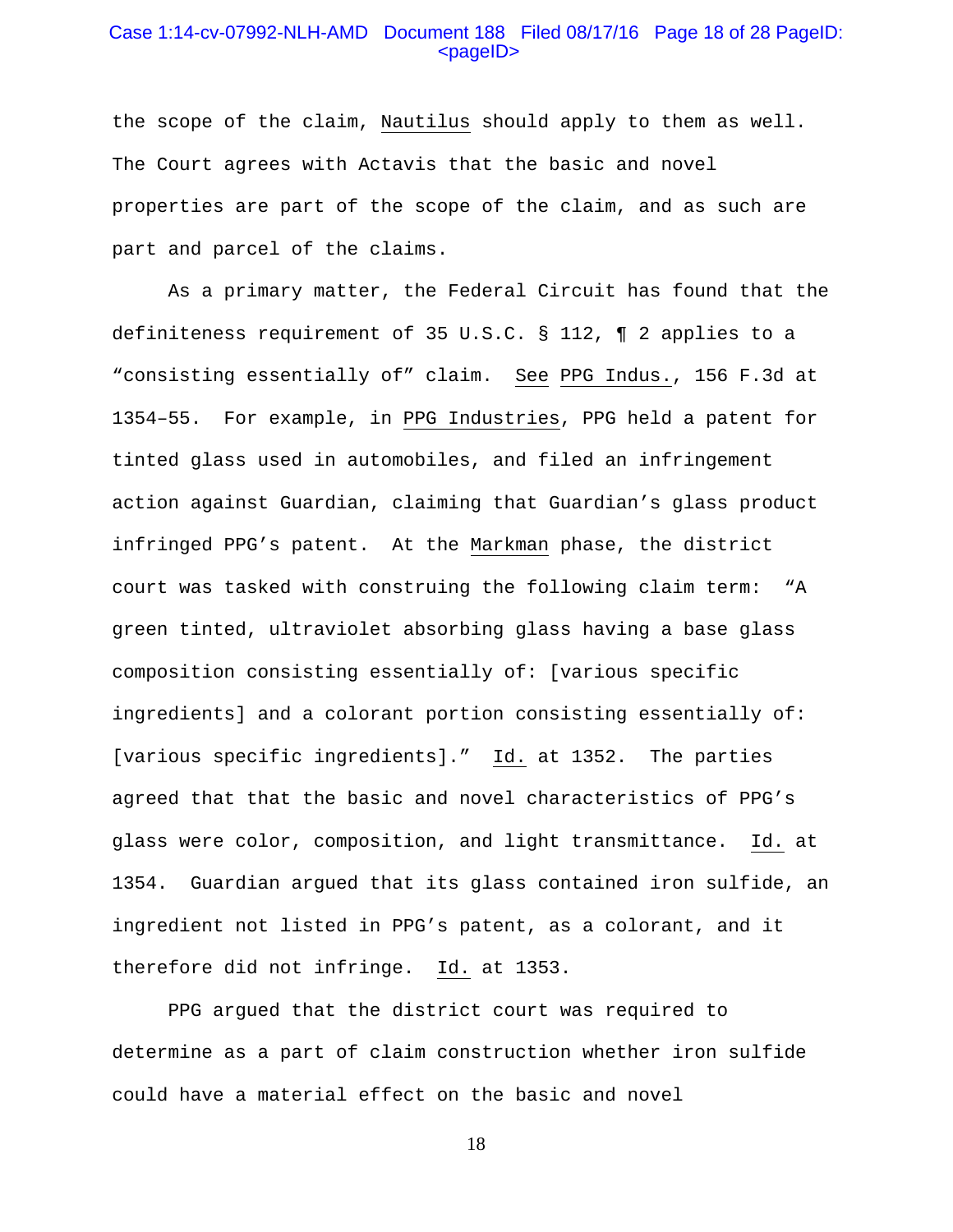### Case 1:14-cv-07992-NLH-AMD Document 188 Filed 08/17/16 Page 19 of 28 PageID: <pageID>

characteristics of the claimed glass. Id. at 1354. If iron sulfide did not materially affect PPG's patented glass product, then Guardian's glass could be found to be infringing. The Federal Circuit affirmed the district court, which left the material-effect determination for the jury. The Federal Circuit explained,

Claims are often drafted using terminology that is not as precise or specific as it might be. As long as the result complies with the statutory requirement to "particularly point[ ] out and distinctly claim[ ] the subject matter which the applicant regards as his invention," 35 U.S.C. § 112, para. 2, that practice is permissible. That does not mean, however, that a court, under the rubric of claim construction, may give a claim whatever additional precision or specificity is necessary to facilitate a comparison between the claim and the accused product. Rather, after the court has defined the claim with whatever specificity and precision is warranted by the language of the claim and the evidence bearing on the proper construction, the task of determining whether the construed claim reads on the accused product is for the finder of fact.

Id. at 1355. The Federal Circuit emphasized that PPG's patent "contained some inherent imprecision resulting from the use of the term 'consisting essentially of.'" Id. It also emphasized that "PPG was entitled to provide its own definition for the terms used in its patent claim, including the transition phrase 'consisting essentially of,'" and that "PPG could have defined the scope of the phrase 'consisting essentially of' for purposes of its patent by making clear in its specification what it regarded as constituting a material change in the basic and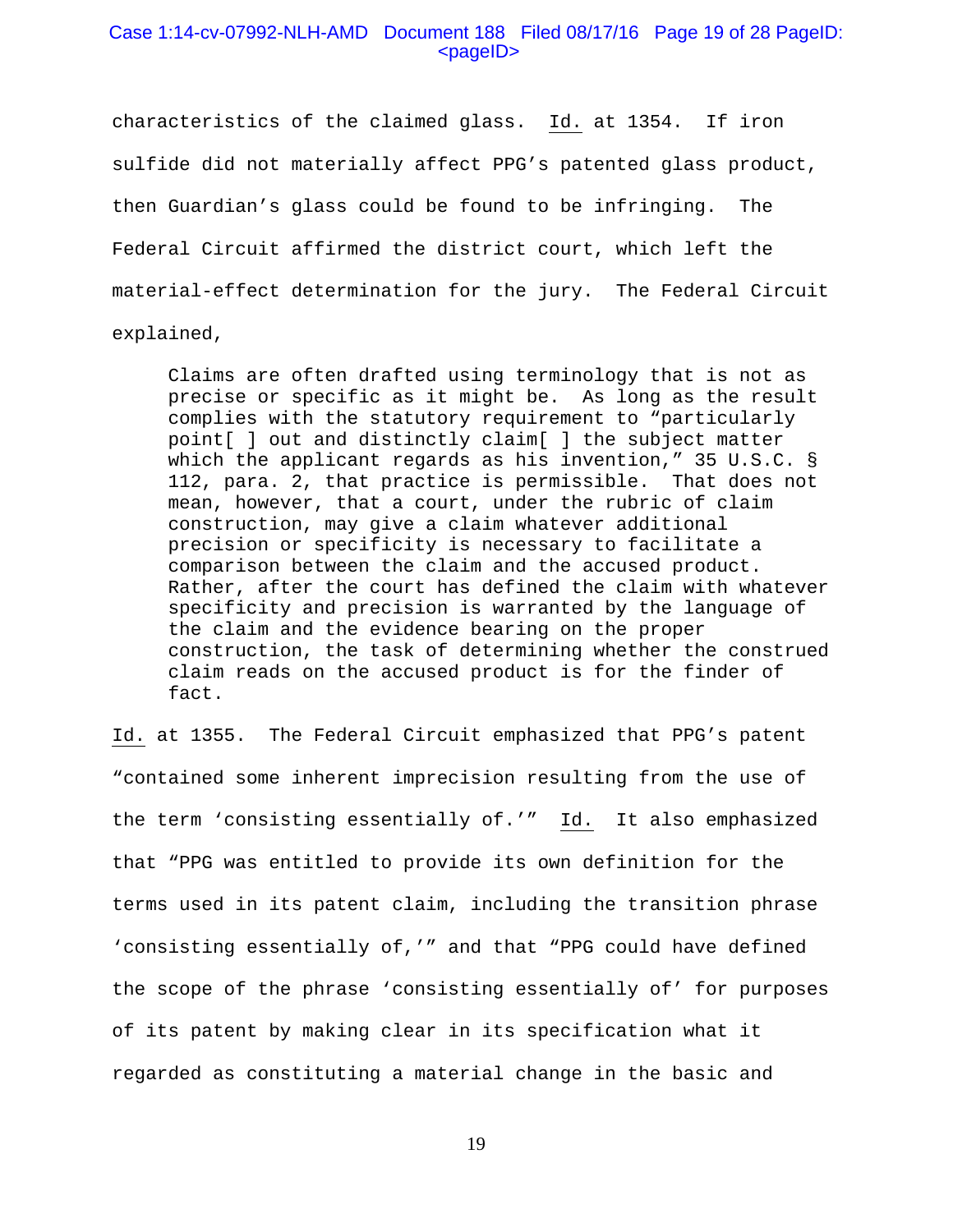### Case 1:14-cv-07992-NLH-AMD Document 188 Filed 08/17/16 Page 20 of 28 PageID:  $<$ pageID $>$

novel characteristics of the invention." Id. The Federal Circuit found that because PPG failed to do so at the claim construction phase, whether the iron sulfide present in Guardian's glass materially affected the basic and novel properties of PPG's glass was for a jury to decide. Id.

The PPG Industries case affirms that claims containing the phrase "consisting essentially of" must meet the definiteness requirement of 35 U.S.C. § 112, ¶ 2, but the case also recognizes that the phrase itself is imprecise. In order to assess the definiteness of a patent claim that contains an imprecise phrase, the construction of the term "consisting essentially of" can be separated into two categories: (1) the specific listed ingredients or steps, and (2) the unlisted ingredients or steps that do not materially affect the basic and novel properties of the invention. At the claim construction phase, a court may construe the second category of a "consisting essentially of" claim term as long as the patent holder shows, through the specification and prosecution history, that a person skilled in the art would know that a particular unlisted ingredient could materially affect the basic and novel properties of the patent. If the patent holder fails to do so, a jury must determine whether an unlisted ingredient or step materially affects the basic and novel properties of the invention.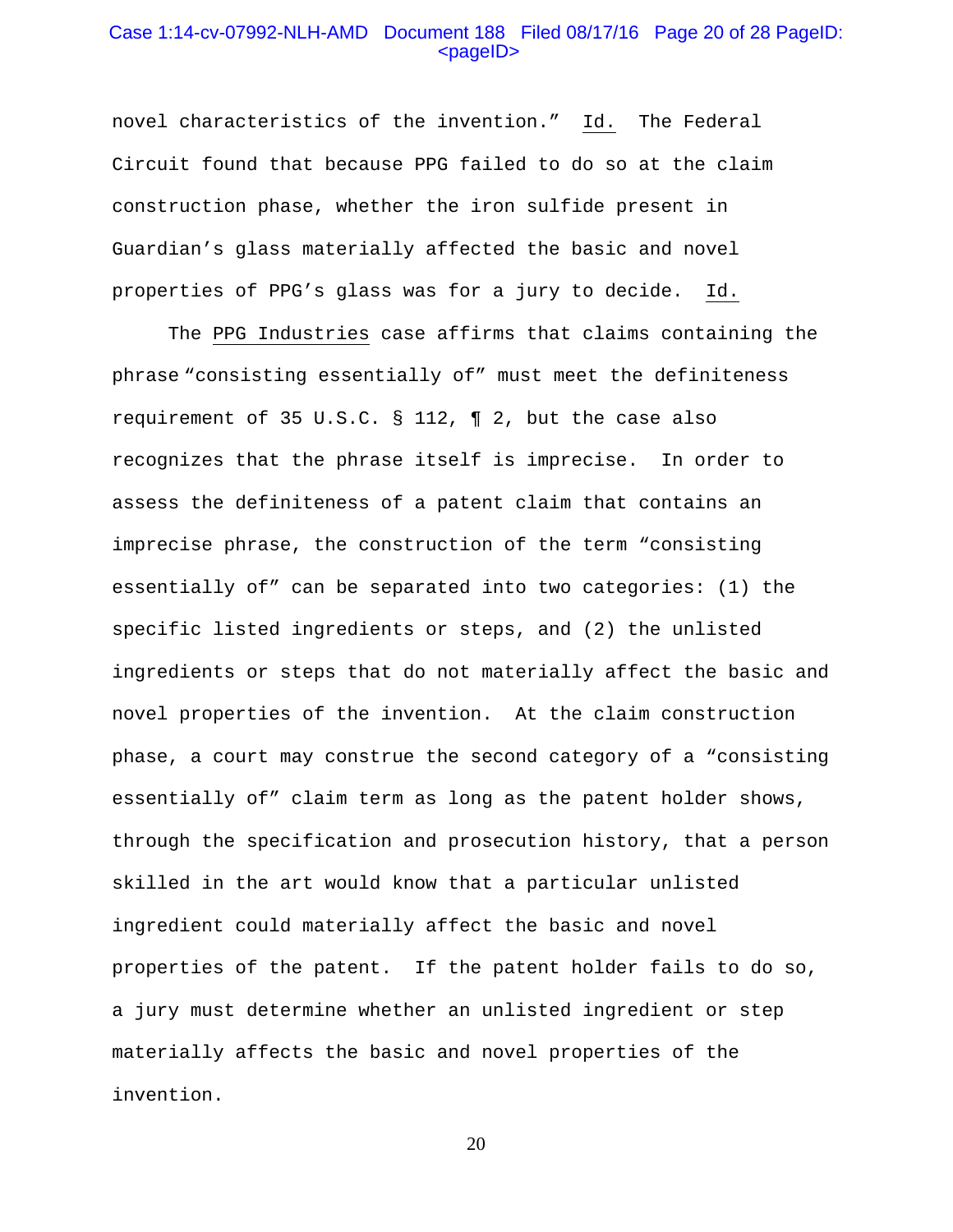### Case 1:14-cv-07992-NLH-AMD Document 188 Filed 08/17/16 Page 21 of 28 PageID: <pageID>

The lesson to be applied to this case, therefore, is that a court's assessment of the basic and novel properties may be performed at the claim construction phase because under certain circumstances the basic and novel properties of an invention are part of the construction of a claim containing the phrase "consisting essentially of."

The Supreme Court's decision in Nautilus simply reaffirms the long-established requirement that a patent's claims must be definite. The Supreme Court issued such a decision to make clear that centuries-old precedent applying the definiteness requirement of 35 U.S.C. § 112, ¶ 2, is still the standard today. See Nautilus, 134 S. Ct. at 2124, 2130 (finding that the current terminology "can leave the courts and the patent bar at sea without a reliable compass"). The Supreme Court directed, "In place of the 'insolubly ambiguous' standard, we hold that a patent is invalid for indefiniteness if its claims, read in light of the specification delineating the patent, and the prosecution history, fail to inform, with reasonable certainty, those skilled in the art about the scope of the invention." Id.

Through this direction, the Supreme Court recognized the delicate balance between the inherent limitations of language and the need for language precise enough to afford clear notice of what is claimed in order to avoid a zone of uncertainty for inventors. Id. at 2129. Indeed, the Supreme Court observed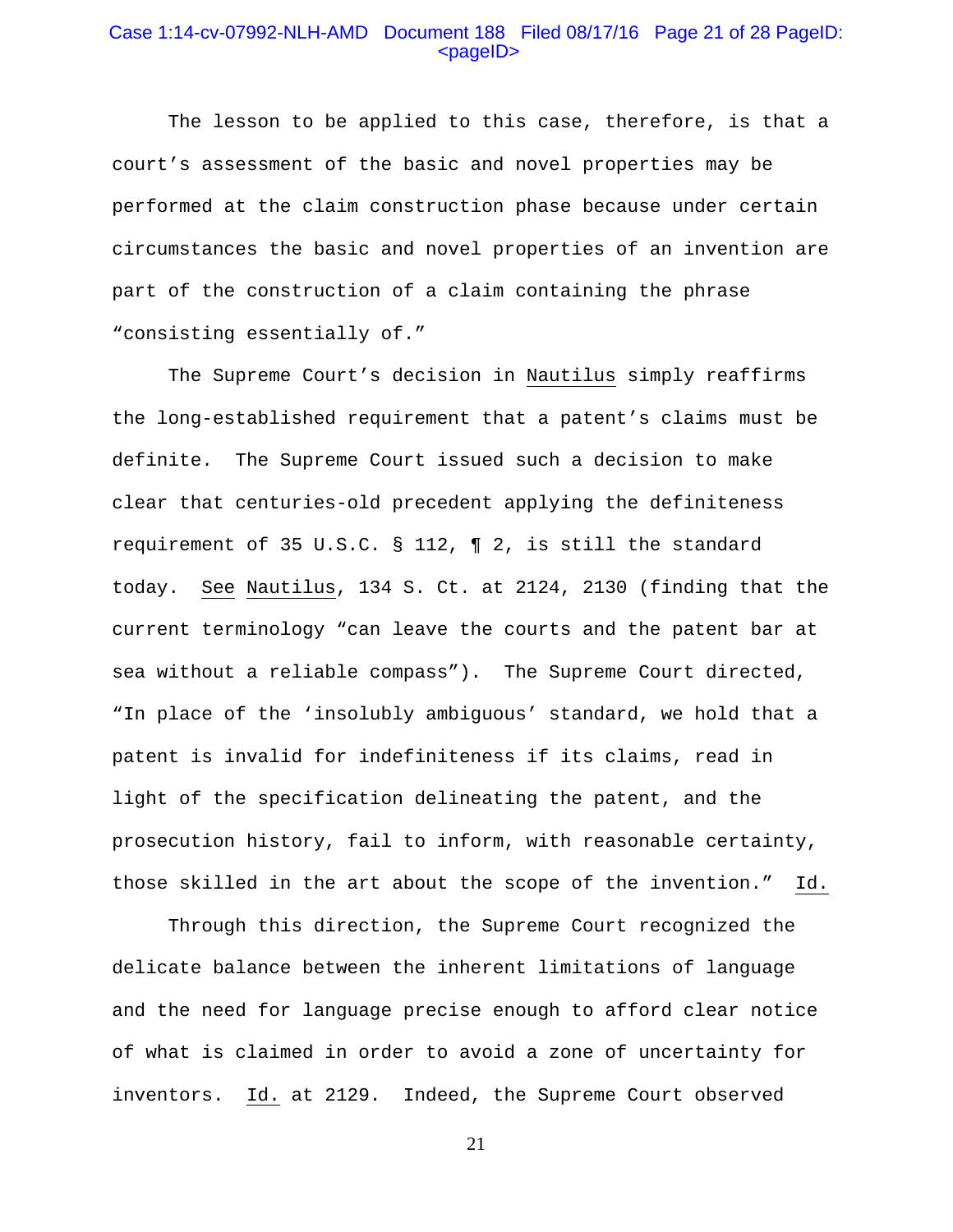#### Case 1:14-cv-07992-NLH-AMD Document 188 Filed 08/17/16 Page 22 of 28 PageID: <pageID>

that "absent a meaningful definiteness check . . . patent applicants face powerful incentives to inject ambiguity into their claims," and that "[e]liminating that temptation is in order." Id. (citations omitted). The Supreme Court noted that the "patent drafter is in the best position to resolve the ambiguity in patent claims." Id. (citation omitted).

After setting forth the redefined standard for assessing definiteness under 35 U.S.C. § 112, ¶ 2, the Supreme Court remanded the case to the Federal Circuit so that it could apply the standard to the claim at issue: a heart rate monitor that "'comprise[s],' among other elements, an 'elongate member' (cylindrical bar) with a display device; 'electronic circuitry including a difference amplifier'; and, on each half of the cylindrical bar, a live electrode and a common electrode 'mounted ... in spaced relationship with each other.' Id. at 2126 (noting that parties presented differing views on the definiteness of the term "spaced relationship").

The Nautilus decision replaced the Federal Circuit's amorphous standard for assessing whether a claim is indefinite with a standard that will allow only claims that meet the statutory definiteness requirement to stand. Because the basic and novel properties of an invention are part of the construction of a claim containing the phrase "consisting essentially of," the Nautilus standard applies to the assessment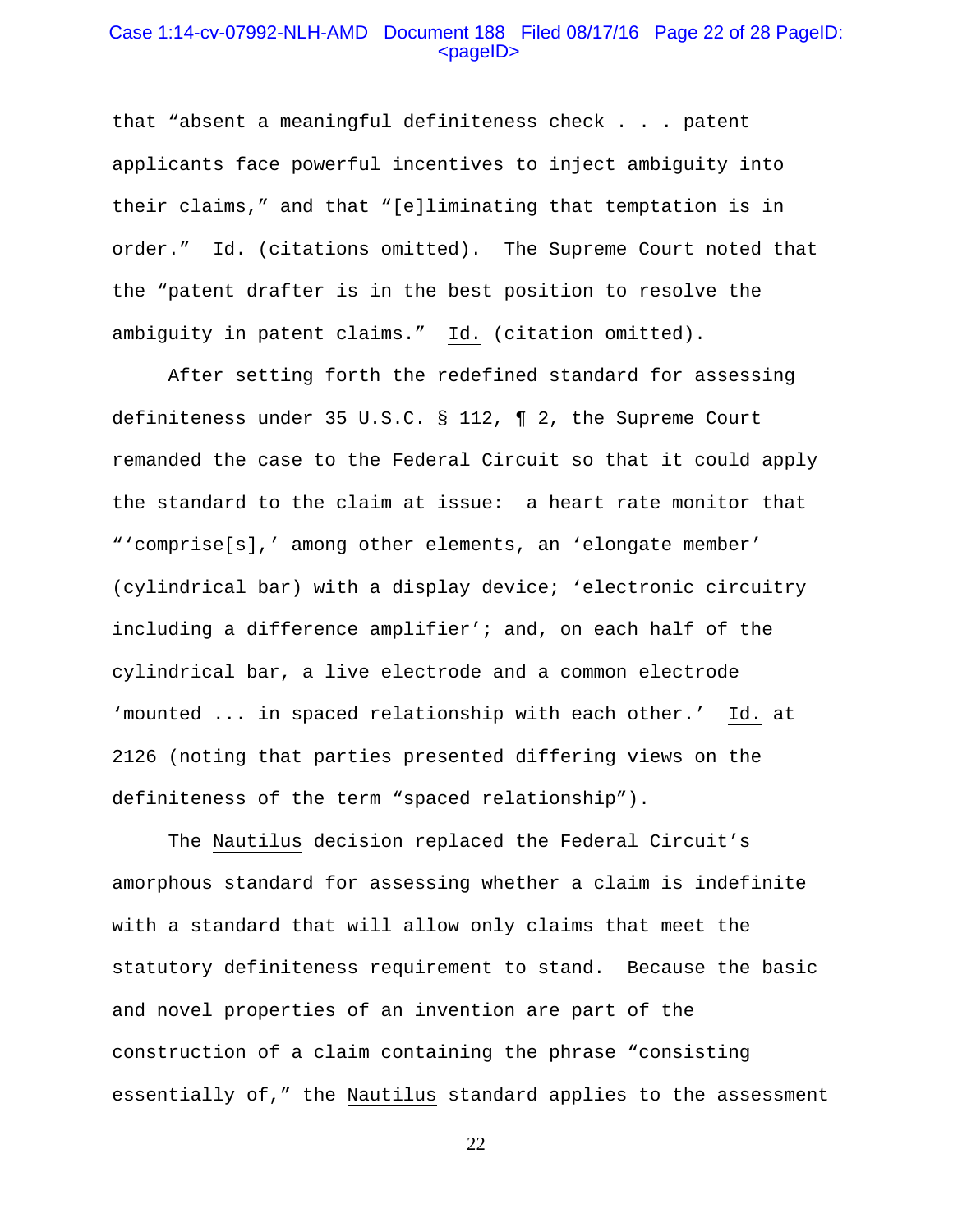### Case 1:14-cv-07992-NLH-AMD Document 188 Filed 08/17/16 Page 23 of 28 PageID: <pageID>

of an invention's basic and novel properties. Accordingly, the construction of the basic and novel properties is governed by 35 U.S.C. § 112, ¶ 2 and the accompanying analysis from Nautilus.

## **3. The Basic and Novel Properties of the Claimed Invention Are Indefinite**

Horizon has identified five basic and novel properties for the claimed invention, relying on the specification of the '828 Patent: (1) better drying time; (2) higher viscosity; (3) increased transdermal flux; (4) greater pharmacokinetic absorption; and (5) favorable stability. '838 Patent at 4:24– 35, 9:1–10:47. Actavis argues that these are not identified as the basic and novel properties in the specification, and that these comparative terms do not provide the "reasonable certainty" required by Nautilus.

Relying on the canons of claim construction, the Court agrees with Horizon that the specification does identify these five properties as the "Characteristics of the Gel Formulation." '838 Patent at 9:1–10:47. Further, these characteristics are identified early on in the summary of the invention as being the characteristics that demonstrate improvement over the prior art. '838 Patent at 4:23–35. This is sufficient to identify these as the basic and novel properties of the claimed invention. See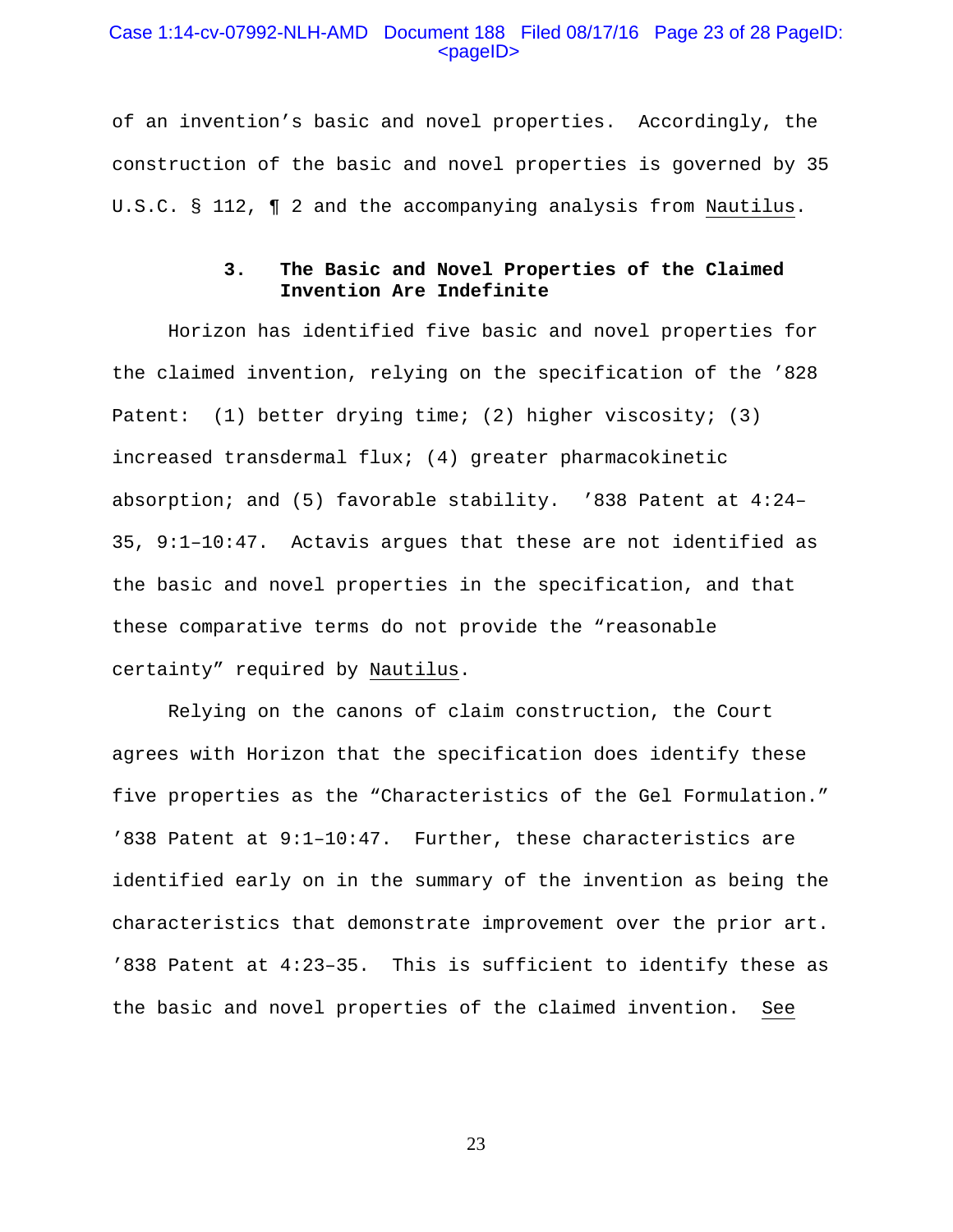### Case 1:14-cv-07992-NLH-AMD Document 188 Filed 08/17/16 Page 24 of 28 PageID: <pageID>

L'Oreal, slip op. at 1 n.2 (identifying basic and novel properties even when not clearly titled as such).[8](#page-23-0)

The focus now shifts to Actavis' position that the identified basic and novel properties are indefinite under 35 U.S.C. § 112, ¶ 2. Actavis argues that these generic comparative terms are too imprecise to be definite. As an exemplar of their argument, Actavis points to the first identified basic and novel property -- better drying time.<sup>[9](#page-23-1)</sup>

In the section of the specification that identifies the basic and novel properties, under the subheading for "Drying Time," the specification explains that "[r]elative to previously disclosed [liquid] compositions . . . the compositions of the invention dry quicker . . . . The drying time difference is evident when equal amounts of the two products are tested on opposite limbs. Within thirty (30) minutes the compositions of the invention are almost completely dry whereas a significant amount of the previously described liquid formulation remains."

<span id="page-23-0"></span><sup>8</sup> Even if the Court were to accept Actavis' invitation to extrapolate out the requirements of means-plus-function claiming under 35 U.S.C. § 112, ¶ 6 to require a clear identification, which it does not do so, the '838 Patent would accomplish this.

<span id="page-23-1"></span><sup>9</sup> The parties briefed the definiteness of the claim term "a greater drying rate" in their opening Markman briefs and submitted expert declarations on the issue. Subsequently, Horizon dropped claims including this term, and the issue was not briefed again in responsive Markman briefs or in responsive expert declarations.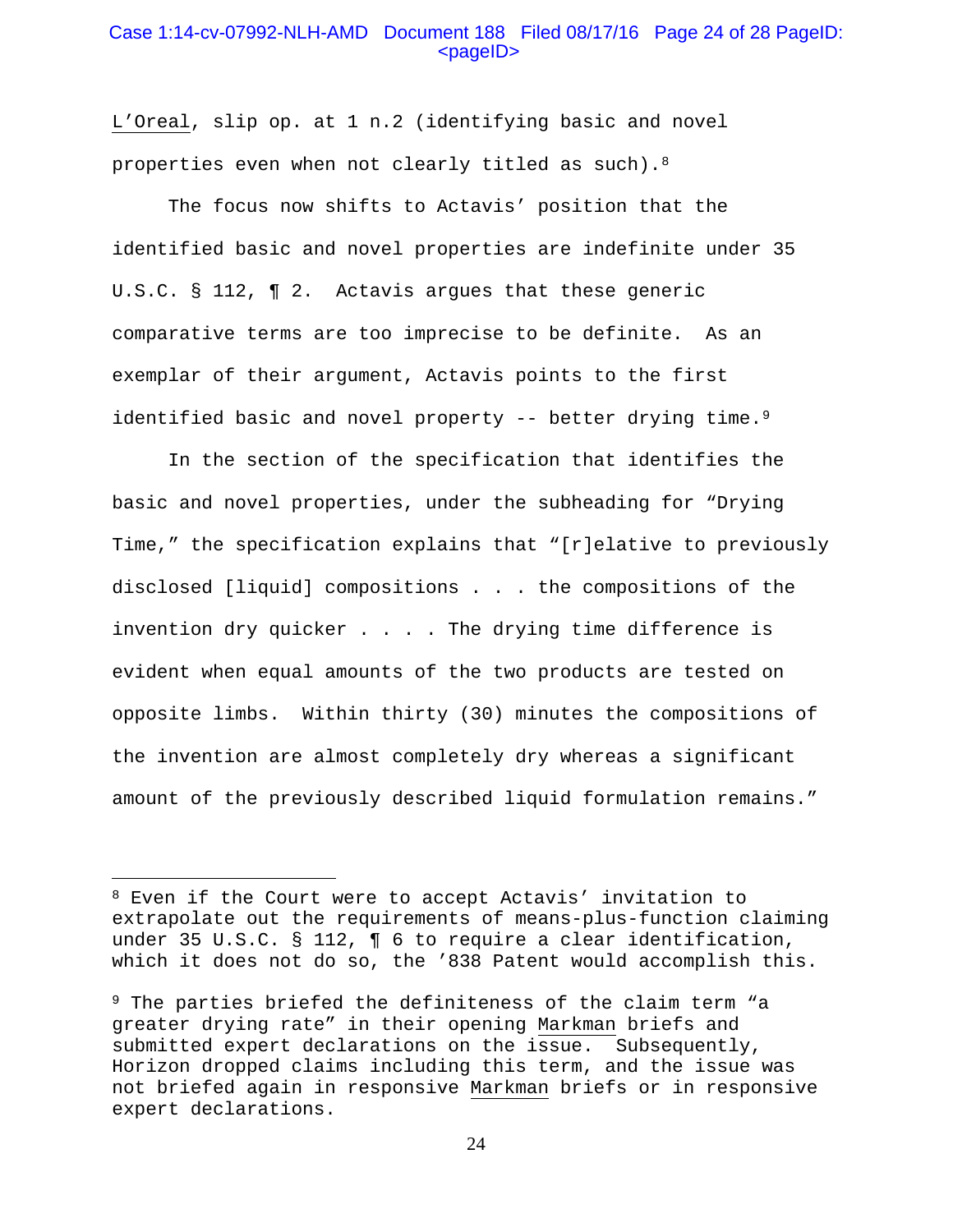## Case 1:14-cv-07992-NLH-AMD Document 188 Filed 08/17/16 Page 25 of 28 PageID: <pageID>

'838 Patent at 10:5–21. No data is ever provided in the specification for this on-limb testing. This section of the specification then discusses how to test for drying time more quantitatively and refers to data from an example later in the specification. See '838 Patent at 10:22–30.[10](#page-24-0) 

Turning to Example 5 and Table 12 which discuss drying time, there is an apparent problem in the assertion from earlier in the specification that the claimed invention would be drier within thirty minutes. Example 5 is conducted using the "more quantitative[ ]" method, wherein the formulations are spread on a plate and weighed at various time intervals, with "dryness" being determined by the percentage of weight remaining on the plate. See '838 Patent at 21:38–22:49. Example 5 discusses three different gel compositions, all of which are embodiments of the claimed invention of the '838 Patent. See id. Of the three gel compositions, only two of the described compositions are "drier" than the prior art liquid comparative at thirty

<span id="page-24-0"></span><sup>10</sup> The specification refers to Table 11 and Figure 10. '838 Patent at  $10:29-30$ . However, these contain transdermal flux data and not weight and drying time, whereas Table 12 and Figure 11 contain the weight and drying time data. Accordingly, the Court finds this is a typographical error and one a POSA reviewing the '838 Patent would readily understand to look to Table 12 and Figure 11 rather than Table 11 and Figure 10. Cf. Lucent Techs., Inc. v. Gateway, Inc., 525 F.3d 1200, 1215 & n.8 (Fed. Cir. 2008) (permitting courts to redraft claim language "when there is an obvious administrative or typographical error not subject to reasonable debate") (citing Hoffer v. Microsoft Corp., 405 F.3d 1326, 1331 (Fed. Cir. 2005)).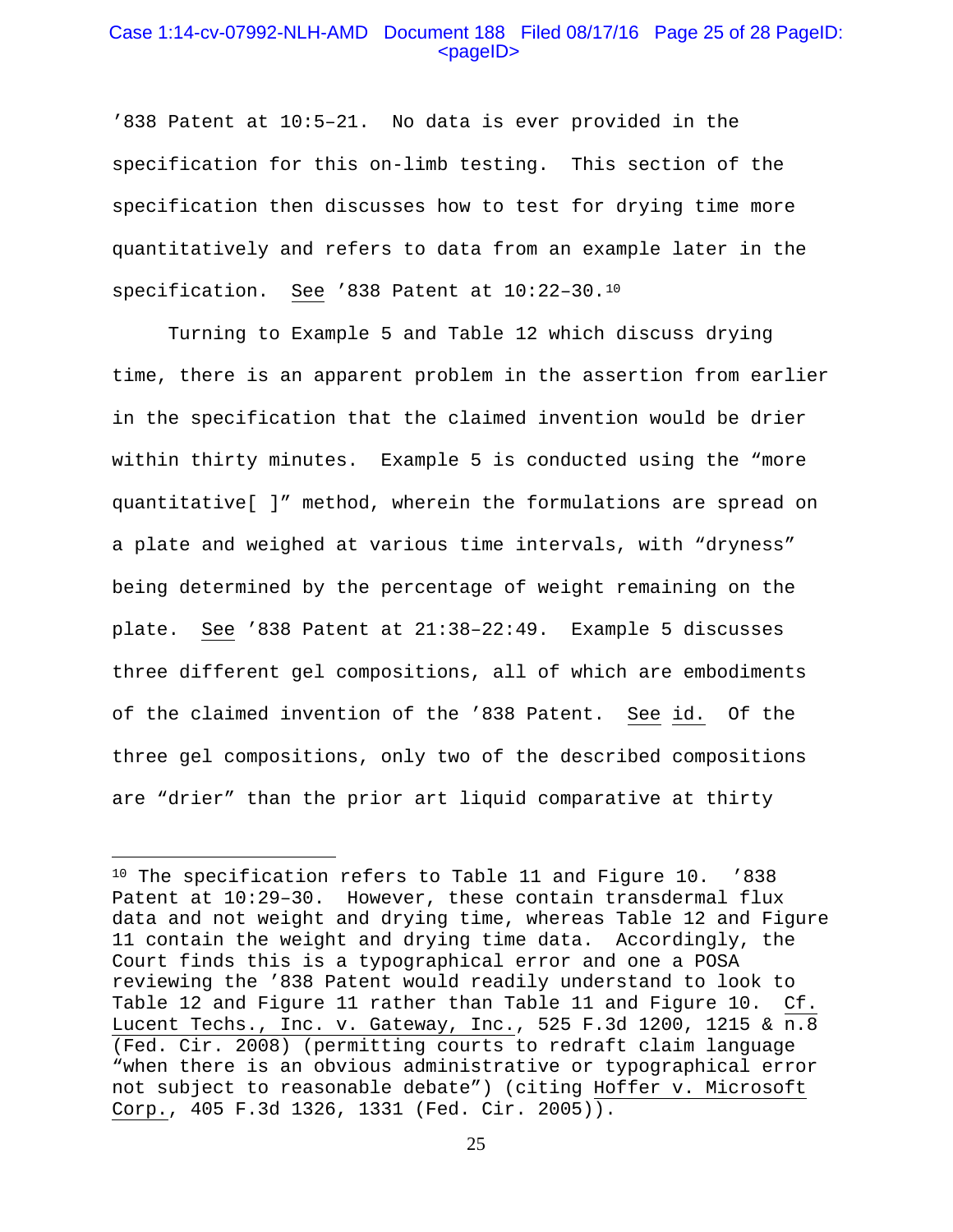### Case 1:14-cv-07992-NLH-AMD Document 188 Filed 08/17/16 Page 26 of 28 PageID: <pageID>

minutes. '838 Patent at Table 12. The third formulation shows 100% of the weight remaining at thirty minutes as compared to the prior art liquid comparative which shows 95.6% of its weight remaining. Id. Only at four hours does the third formulation begin to show that it is drier than the prior art liquid comparative (86.8% vs. 93%). Id.

The contradictions specifically within Example 5 are even more problematic. Example 5 claims that "even within the first five minutes, the three gel formulations displayed more rapid drying than the liquid formulation." '838 Patent at 21:63–65. This is simply not supported by the data, which shows that at five minutes the third formulation had 100.3% of its weight present as compared to 98.1% of the prior art liquid comparative. '838 Patent at Table 12.

In short, the specification describes two different methods for evaluating "better drying time," and the two methods do not provide consistent results at consistent times. Further, the claimed results are not seen across all formulations of the claimed invention, and when "dryness" is evaluated at any time shorter than four hours, not all formulations of the claimed invention actually exhibit "better drying time." Horizon's expert urges the Court to only evaluate the drying rate at the twenty-four hour mark. (See Walters Opening Decl. ¶¶ 89–96.) However, Dr. Walters' reasoning does not comport with the plain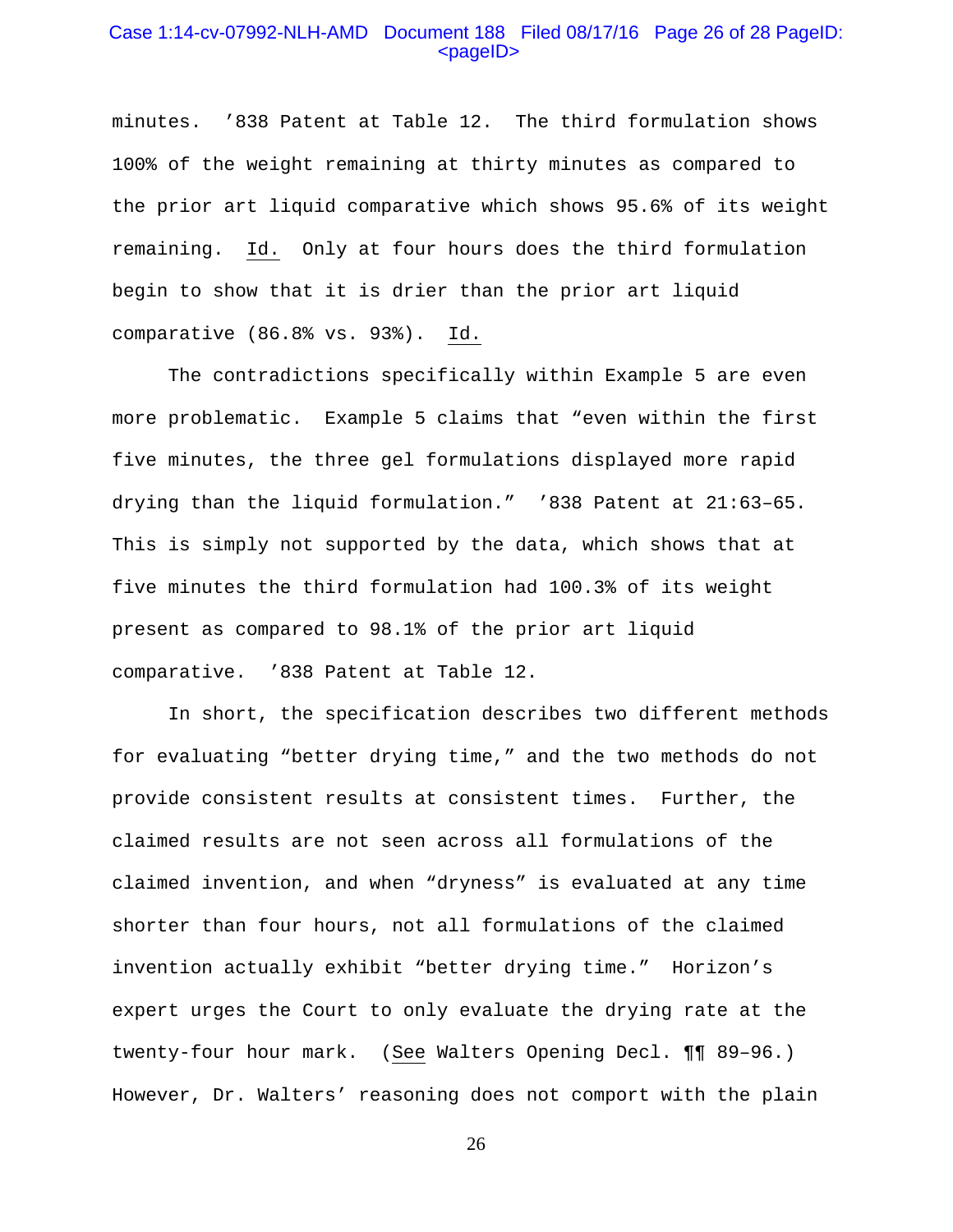## Case 1:14-cv-07992-NLH-AMD Document 188 Filed 08/17/16 Page 27 of 28 PageID: <pageID>

language of the specification, as explained. Even considering his references to the prosecution history, these still do not provide any clarity on the appropriate time frame under which to evaluate the drying rate. (See id. ¶ 92; Walters Ex. P.) More persuasive is Dr. Kohn's reasoning that a POSA would not know under what standard to evaluate the drying rate of the claimed invention. (See Michniak-Kohn Decl. ¶¶ 23–31.)

The result is that the "better drying rate" basic and novel property is indefinite. If a POSA reading the patent would understand the five principles identified by Horizon to be the basic and novel properties of the claimed invention, then once one of them is indefinite, they all become problematic. As stated, the purpose of the requirement of 35 U.S.C. § 112, ¶ 2 is to "inform those skilled in the art about the scope of the invention with reasonable certainty." Nautilus, 134 S. Ct. at 2129. Once one property does not have "reasonable certainty," it follows that the group of properties itself does not have the requisite "reasonable certainty." Consequently, the term "consisting essentially of" must be construed as indefinite due to the inability for a POSA to have "reasonable certainty" about what the basic and novel properties of the invention are, and thus the POSA would lack "reasonable certainty" about whether an additional ingredient would materially alter the basic and novel properties of the claimed invention.